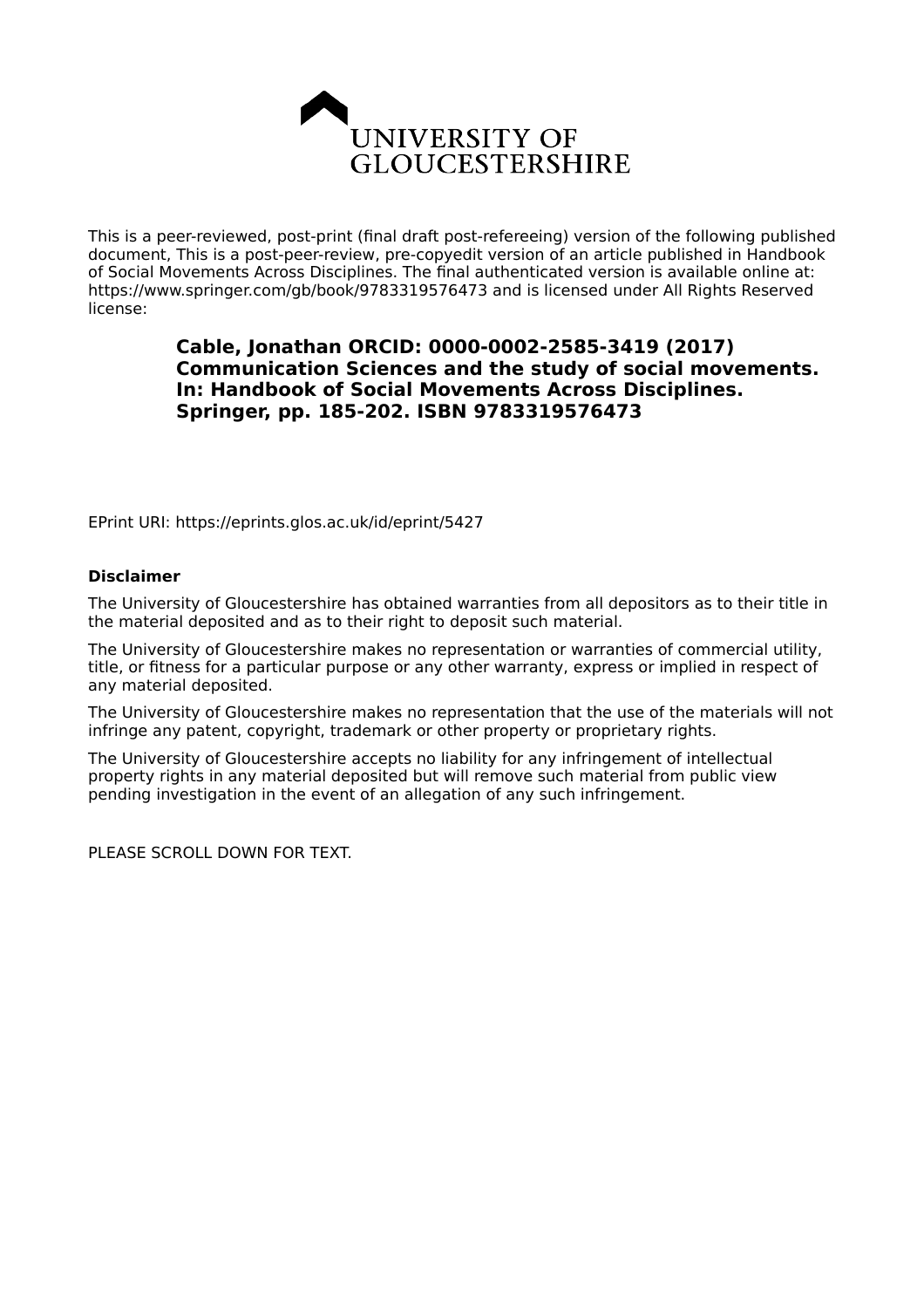# Abstract

This chapter explores the study of social movements in the communications sciences. In order to do this the chapter takes four key themes of protest research. The first section centres on media representation of social movements and the factors which impact on the nature of the reporting. Overall there is a general focus on the tactical approach of social movements and this is especially apparent when spectacular or novel tactics are used. The second part chapter takes this further to examine the methods activists use in communicating their messages and/or applying political pressure and how digital media has increased social movements' ability to challenge dominant media narratives and correct inaccuracies. The third section covers the incorporation of digital technology into the tactical repertoires of protest groups and the impacts this has. Finally, the chapter considers the repression of social movements and the part that digital media plays in this.

#### Key Words

Social movements, protest, media coverage, surveillance, activism, communication

# Communication Sciences and the study of social movements by Jonathan Cable

## **Introduction**

The aim of this chapter is to explore the study of social movements in the communications sciences. In order to do this the chapter will take four different elements of protest research. The first section concerns the media representation of social movements and the factors which impact on the nature of the reporting. This will demonstrate that although technology has changed the general overall reporting of protest has remained relative similar. Overall there is a general focus on the tactical approach of social movements and this is especially apparent when spectacular or novel tactics are used. The second part of this chapter takes this further to examine the methods by which activists attempt to communicate their messages and apply political pressure and how protesters interact with traditional media. The thirds section examines the impact of digital media and how this has increased social movements' ability to challenge media narratives and correct inaccuracies. Finally, the chapter will consider the repression of social movements and the part that digital media has played in this before closing with some final thoughts.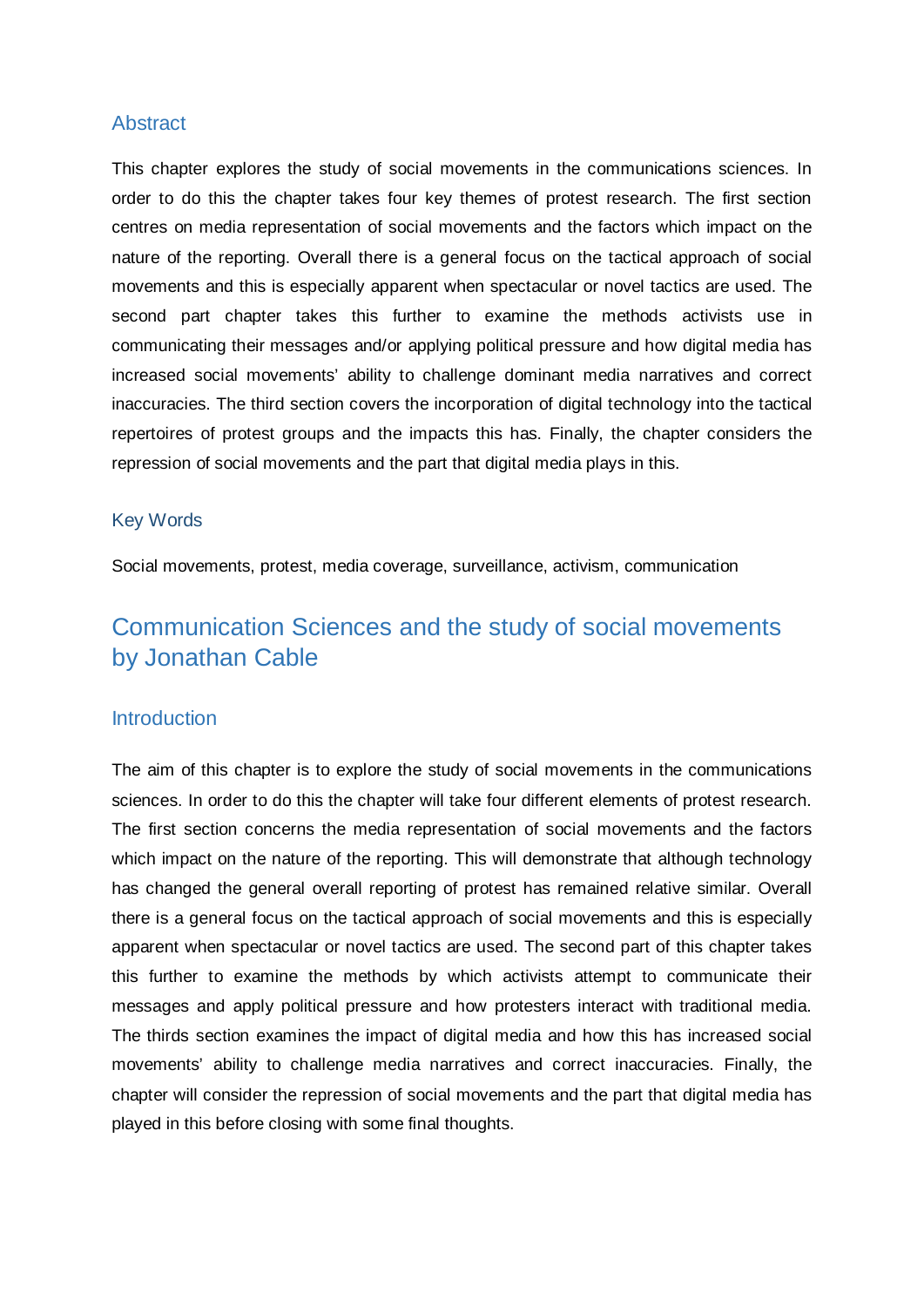To begin, the term 'social movement' needs to be detailed in order to set the boundaries of discussion. The definition of what constitutes a social movement centers on a number common themes, and by combining the definitions of Diani (Quoted in Wright 2004), Van Aelst and Walgrave (2004), and Tarrow (1998) social movements can be defined as:

- 1) A network of individuals, groups and/or organizations.
- 2) Condensing around a common purpose and shared identity.
- 3) To challenge and interact with their targets, using conventional and unconventional actions.
- 4) In order to achieve specific movement goals. (Diani quoted in Wright 2004: 77-78; Van Aelst and Walgrave 2004: 100; Tarrow 1998: 4)

There are however additional characteristics to add to this definition for more contemporary, radical groups, which became known as new social movements. Anderson lists new social movement characteristics as follows "grassroots activism outside of formal political structures; informal, relatively unstructured, network forms of organization" with "an emphasis upon direct action and identity and lifestyle politics" (2000: 94).

The increasing existence of social movements is because institutional politics is constantly in a state of flux, and the public is increasingly rejecting traditional forms of political engagement. There are decreases in electoral turnout, and a perceived increase in voter apathy. Although, rather than absolute political disengagement the public is instead turning to a type of politics that is constructed around highly personalised and individual values and concerns. This altering of political attention is separated from traditional ideologies of left and right, and is in turn changing the focus, targets and mode of political engagement (Dahlgren 2004: xii). Electoral politics has consequently "lost its captive audience" (Painter 2001: 29). The communication of party politics has increasingly turned to the techniques of media professionals to control the news agenda. This is essentially symbolic gesturing which is selectively carving an image through the use of sound bites, processed photo opportunities and the celebrity endorsement has taken precedent to a structured, rational political discourse (Street 2001b: 212-213). This marketing of political policy is similar to consumer products such as soap powder or breakfast cereal, and has essentially caused the reduction of the electorate to the level of a consumer (Franklin 2004). The consequence of this disillusionment with electoral politics has increasingly led people to turn towards protest politics and despite falling voter turnout the public is far from apathetic (Milne 2005: 10).

In contemporary society it is social movements who are at the forefront of championing causes and highlighting politically contentious issues. The politically contentious issues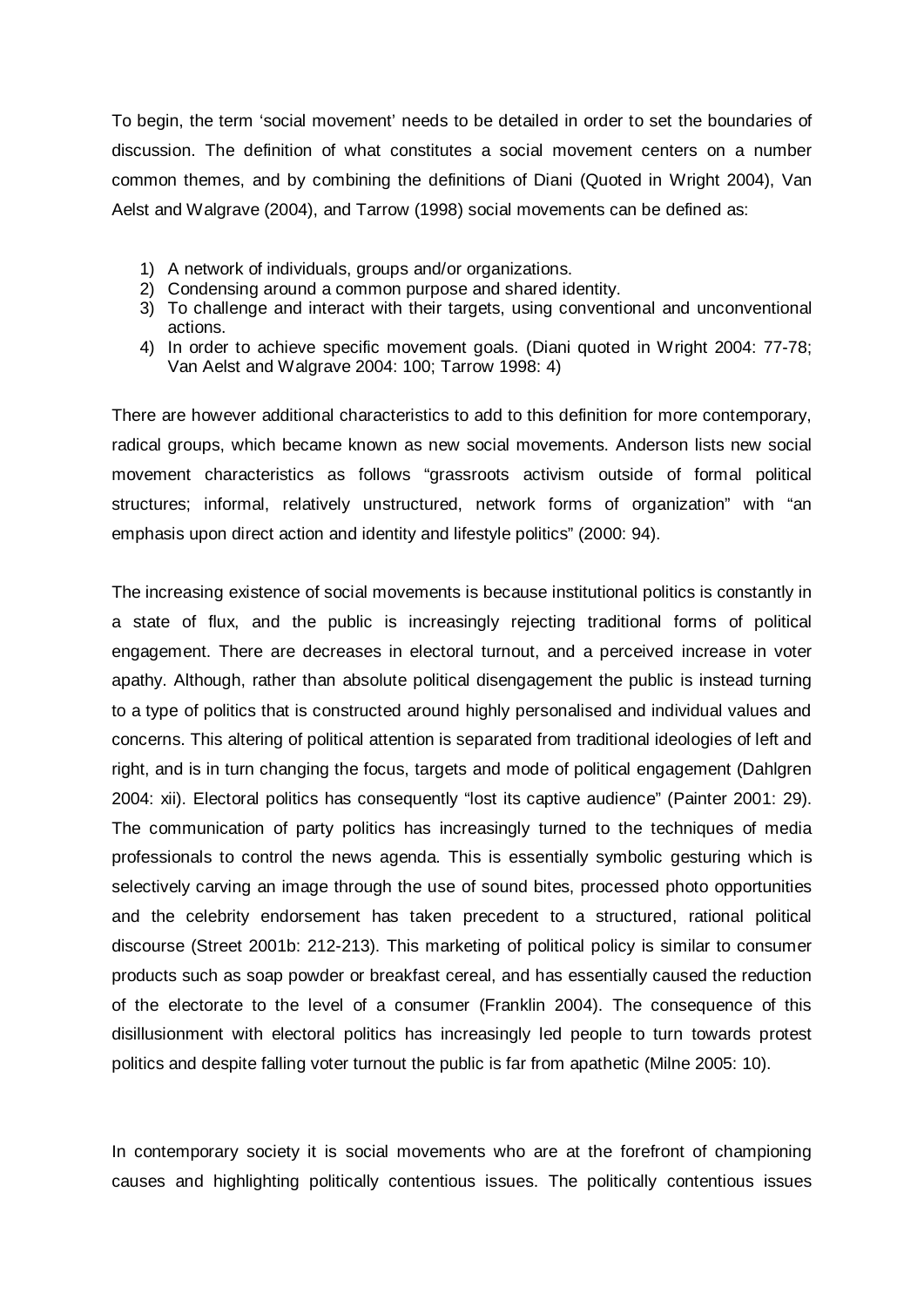mentioned here cover many different topics that range from identity politics, to cultural, social, economic or political issues. These issues, more accurately, encapsulate everything from civil rights to localized 'not in my backyard' campaigns. The grievances around these issues are said to originate from the "structural conflict of interests" that exist in society (Klandermans 1986: 19). It is at these points of structural conflict where social movements, their protest targets and the traditional mainstream media interact, contest, and define issues. The visibility of social movements in the public arena often follows some kind of protest activity. The protest actions often have the aim of bringing an issue to light by gaining publicity. Lipsky's forerunning work on the topic provides a helpful definition of protest activity:

…protest activity is defined as a mode of political action oriented toward objection to one or more policies or conditions, characterized by showmanship or display of an unconventional nature (1968: 1145)

Building on Lipsky's definition Eisinger talks about social movements as 'collective manifestations', which attempt to provide "'relatively powerless people' with bargaining leverage in the political process" (1973: 13). However, in the case of contentious politics it is protest activity that causes conflict between those protesting and those being protested, and the relative power concerns a group's ability to define an issue. It follows that protest activity occurs in one of three ways, it is either "demonstrative, confrontative or violent" (Kriesi et al. 1992: 221). Furthermore, Kriesi et al go on to describe five broad forms of protest action within these three types of protest activity:

- 1) Direct democratic events (such as a vote)
- 2) Demonstrative events (such as petitions and demonstrations)
- 3) Confrontational events (such as blockades and occupations)
- 4) Events of light violence (such as violent demonstrations and limited damage to objects)
- 5) Heavy violence (bombings, arson and violence against persons). (Kriesi et al. 1992: 228)

Where exactly protest activity lies in-between these three different types of protest action has consistently made a telling impact on the nature and tone of traditional mainstream media coverage as the next section will now explore.

#### Media Representation

The media landscape is ever changing and has been accompanied by the adaptation, adoption and creation of alternative forms of media by, for example, social movements. This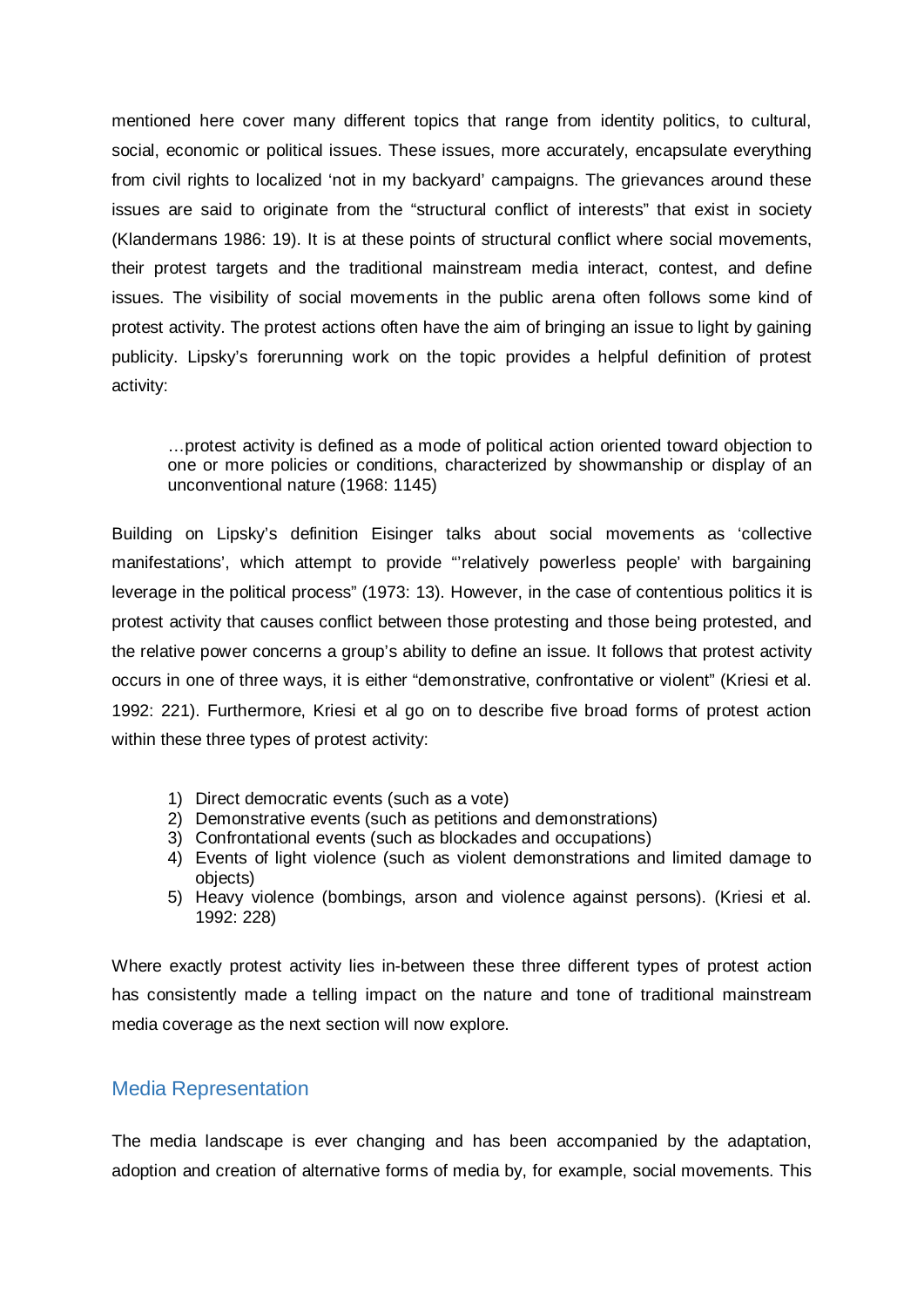has increasing turned the mass media into a much more contested space for competing voices to make themselves heard. It is at this point where protest tactics comes into play. If we were to look at media representation stemming from the type of actions carried out then the correlation in research tends to be the great the spectacle the more a social movement is covered in the press. But, the spectacle has the unintended side-effect which causes the media to critically divorce protest activities from their protest politics, and this removes the overriding context of why people are protesting (Rosie and Gorringe 2009a; Gitlin 1980; DeLuca 1999; Cable 2016). The spectacle in this respect is what appeals most to the visual aspects of news reporting. This is in keeping with the arguments presented by Eisinger who states that protest is "disruptive in nature" (1973: 13), and this is complemented by Lipsky who talks of protest as "characterized by showmanship or display of an unconventional nature" (1968: 1145).

The spectacle feeds the media need for entertainment in what Gamson calls the media tendency to "emphasize entertainment values relative to journalistic values, media strategies may try to satisfy these entertainment needs" (2003: para 69). However, the media coverage of protest activity tends to sit on a spectrum between episodic and thematic types of reporting. These two categories are, as to be expected, not mutually exclusive because a news report can move from the episodic, to the thematic, and back again. To define these two categories Iyengar offers the following: Episodic coverage is described as "a case study or event-orientated report", and thematic report contains a "more general or abstract context" and explains the "general outcomes or conditions" of protest action (1991: 14, see also Smith et al. 2001: 1404). This type of journalistic convention in the covering of protest has been incorporated into the tactical repertoires of some groups whose protest tactics incorporate 'news hooks' in order to attract news coverage (Smith et al. 2001: 1402). In particular those who engage in symbolic direct action. What is important to differentiate here when comparing direct action to a mass demonstration is the matter of timing (Cable 2016: 161). The use of these types of protest action is an attempt to 'maximize the benefits' of a protest by firstly reducing the cost of the protest, and perhaps more importantly costing the protest target either financially or morally (Wall 1999: 41).

Cable's work compared the symbolic direct action group Plane Stupid who were campaigning against the expansion of Britain's airports, and the mass demonstration network G20Meltdown who protested against the G20 in London in 2009. Cable found that direct action by its very nature is often not publicized before an event or is not known about beyond the activists involved, whereas the date of a mass demonstration will have been advertised months in advance (Cable 2016: 161). The knock on effect is that the news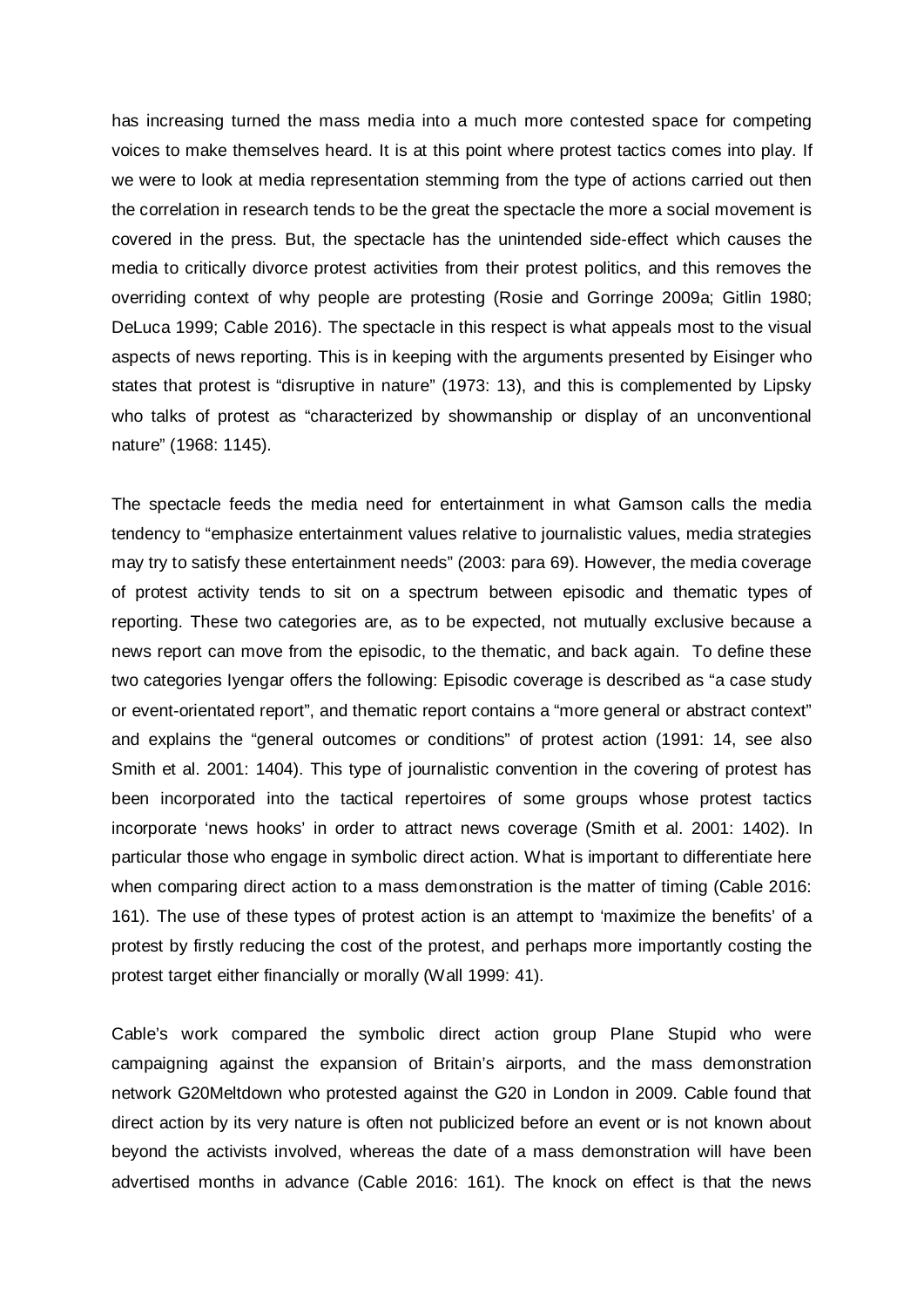media are reacting to direct action covering the event as it happens, as opposed to a mass demonstration where there is a gap in the news before a protest is dominated by reporting what the protest will look like (ibid: 161). In terms of mass demonstrations this tends to take on a fear and anticipation of violence narrative. This particular framing of mass demonstrations is not particularly new.

The anti-Vietnam War protests in London in 1968 were anticipated by the press to turn very violent (Halloran et al. 1970: 92). Similarly, Murdock's analysis of the press during this time uncovered a fear of suspected violent plots in the run up to the demonstration which was in stark reality to the peaceful nature of the march (Murdock 1973: 160). Moreover, Halloran et al discovered that when the scale of the violence that was predicted did not occur caused the majority of peaceful protesters to be compared to a violent minority (Halloran et al. 1970: 90). Fast forward to the G20 protests in London in 2009 and a similar strand of coverage is evident. In the run up to the demonstration in the British press there was a focus on perceived 'extreme' elements being present on the march, the police and security operation and an anticipation of violence (Cable 2016). How this impacts on the perception of a protest is described by Rosie and Gorringe as being "if anything more important than how an event itself is reported" (2009b, 2.9). This type of stereotypical and historical pattern of coverage has been referred to by Klein as a "McProtest" (2002: 157), in which protests end up looking "pretty much like every other mass protest these days: demonstrators penned in by riot police, smashed windows, boarded-up shops, running fights with police" (Ibid: 157). A big part of this theme of protest coverage is due to impact that perceived violence has on reporting.

Violence, can serve a paradoxical role. In DeLuca and Peeples research into the demonstrations at the World Trade Organization (WTO) meeting in Seattle, 1999 they found that instead of protesters becoming divorced from the issues the violence gave a voice to the voiceless, and opened up debates about WTO policy and public order policing (2002). The WTO ministerial meeting was meant as a grand image event for the Clinton administration and the outcome of the summit was scripted to show the triumph of free trade (ibid). Instead the lasting images of Seattle was human blockades, tear gas and rubber bullets as well as fighting running battles with protesters, and the symbolic vandalism of the shop fronts of corporate icons such as McDonalds, Starbucks and Nike (Ibid:138). It was these confrontations which led to the protest being dubbed the 'Battle of Seattle', and heralded as "the coming out party of a movement" (Klein 2002:3).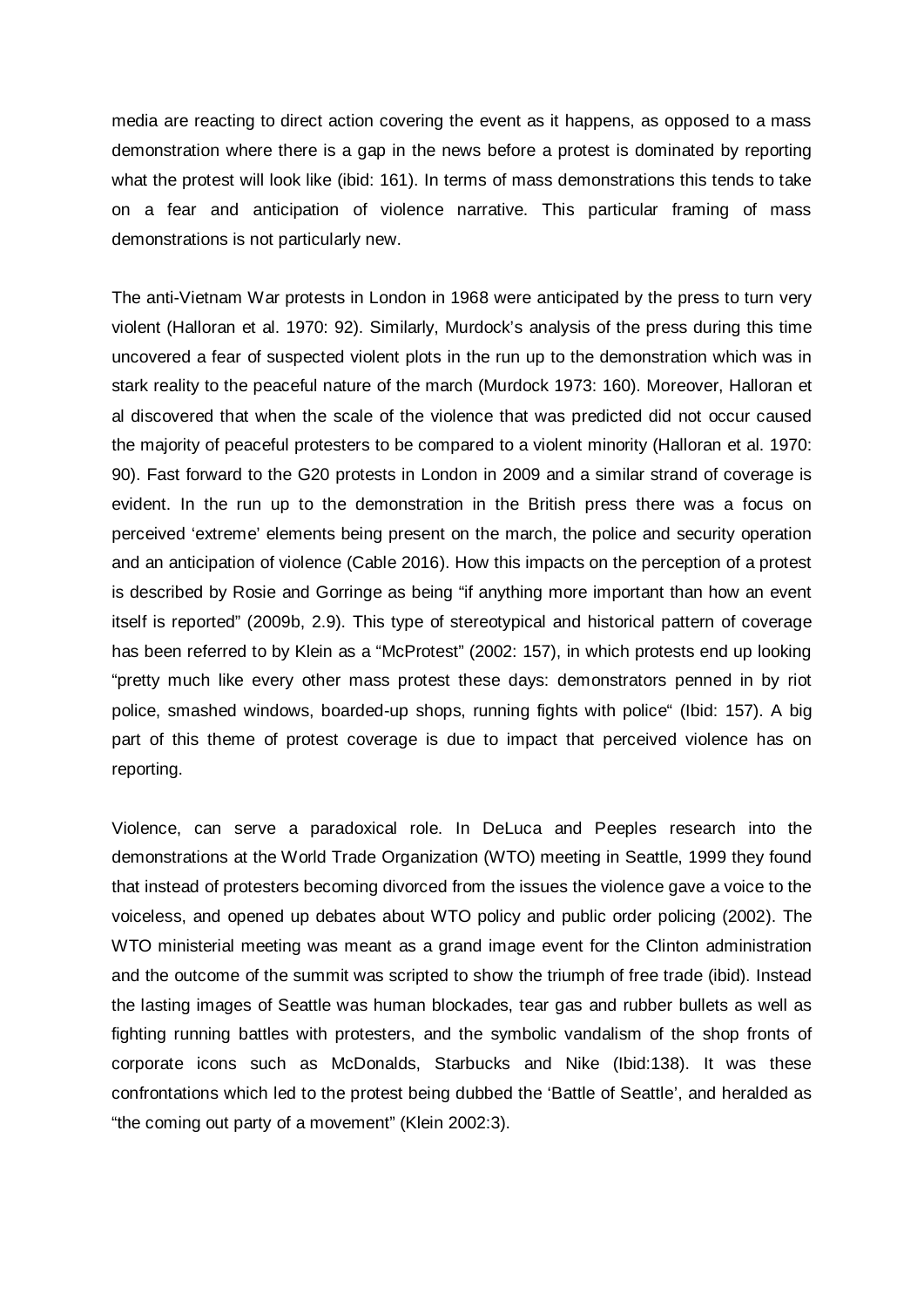The genesis of this movement popularly seen in the Zapatista uprising in Chiapas, Mexico in the mid-nineties. But the history stretches further back to protests against the World Bank (WB) and International Monetary Fund (IMF) in the eighties and early nineties. It is the policies and politics of economic structural readjustment that led to what became known as 'IMF riots' which occurred in a number of different countries from Venezuela to South Korea. The European part of the movement has its roots in 1988 when 75,000 people protested against the meetings of the WB and IMF in Berlin (Katsiaficas 2004: 3-10). In Britain a similar movement was building and at the Birmingham 1998 Group of Eight (G8) meeting 70,000 people formed a human chain around the summit. They were mainly demonstrating for the cancellation of third world debt (Clayton 2005: 167).

Back to Seattle and Deluca and Peeples state that the disruptive protest was "necessary ingredients for compelling the whole world to watch" (2002: 130). Most importantly they argue that the violence did not succeed in "stealing the limelight of legitimate protest, the compelling images of violence and disruption increased the news hole and drew more attention to issues" (ibid: 139-142). Therefore, this is not to say that activists have no control over their media representation. It is at this point that the spectacle of protest should be mentioned again, because it is this which resembles a performance on the media stage. Wall talks of "activism, even in its most serious form, is a method of performance that must be developed and improvised" (1999: 96). Furthermore Gamson and Mayer argue that the spectacle is the primary news value of protest:

Spectacle means drama and confrontation, emotional events with people who have fire in the belly, who are extravagant and unpredictable. This puts a high premium on novelty, on costume, and on confrontation. Violent action in particular has the most of these media valued elements. Fire in the belly is fine, but fire on the ground photographs is better. Burning buildings and burning tires make better television than peaceful vigils and orderly marches (Gamson and Meyer 1996: 288).

This is one of the major disadvantages of this 'performance' is that activists become characters in the storyline and as Gitlin explained "celebrated radicals become radical celebrities; four-star attractions in the carnival of distracting and entertaining international symbols" (1980: 162).

What should be emphasized at this moment is that protesters using the spectacle as more than just a political photo opportunity which can be interpreted as a symbolic gesture. Instead, these actions are utilized tactically and have obvious symbolism in and of themselves (DeLuca 1999: 20). The main goal of which is to "critique through spectacle, not critique versus spectacle" (ibid: 22). The spectacle is what plays into the visual narratives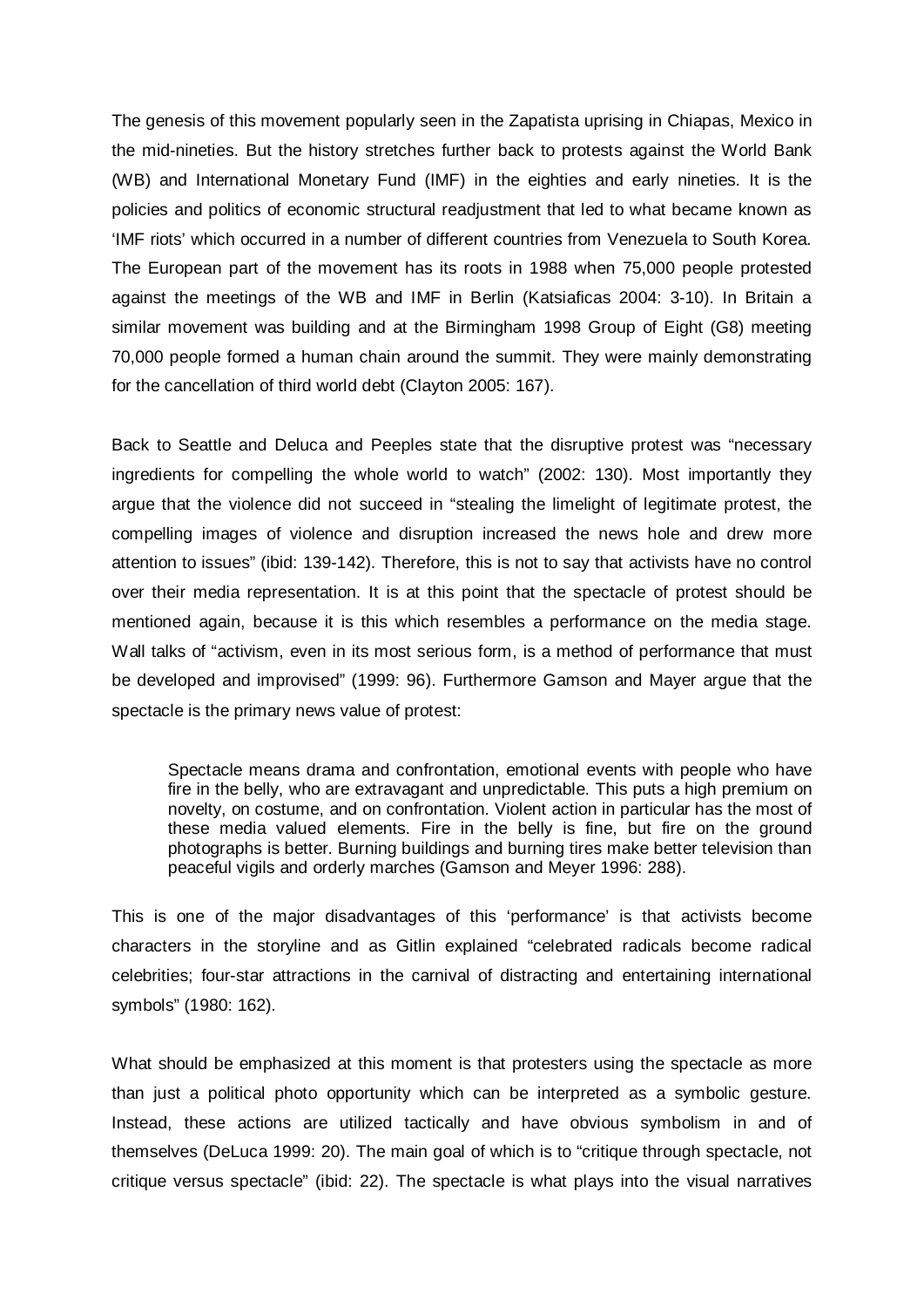news reporting, and straddles the line between what is considered 'legitimate' political expression and pure hooliganism. Rucht identifies four particular aspects of the spectacle which have particularly attractive news values:

- 1) Size of protest, i.e., the number of people participating<br>2) Degree of disruptiveness or radicalness
- 2) Degree of disruptiveness or radicalness
- 3) Creativity or newness of the form of action and its accompanying symbolic elements
- 4) The political weight or public prominence of individuals or groups supporting or actually participating in the protest (Rucht 2013: 257)

Part of the reason for these conventions is because "media and attention cycle is notoriously short" (Rosie and Gorringe 2009: 5.7). This was apparent during the coverage of the student demonstrations in London in 2010 against the increase in tuition fees, Cammaerts detailed the implications of the spectacle for the protesters who were there (2013). Put simply, the spectacle is needed to get mainstream media attention, but if these actions are seen as going 'too far' then it creates distinctions between acceptable and unacceptable protest (ibid 545). Furthermore, the disruption and property damage which occurred on the day of the protests serves as a dramatic example of the attraction of property damage versus peaceful demonstrations. *The Evening Standard's* early edition on November 10 2010 before any property damage occurred had the demonstration on the front page but it was not the main story (Davis 2010). By comparison, following the property damage at Millbank Tower, the Conservative Party headquarters, the protest was the main story on the late edition of the newspaper (Davis et al 2010). Similarly, the coverage the following day in the national newspapers could not have been starker. Nine newspapers used basically the same image of one of the demonstrators kicking at a crack window (Cammaerts 2013: 19).

# Activist Media Relations

How activists communicate is vast and wide ranging from leaflets and activist newsletters, to mass demonstrations, direct action and social media. What these different mediums are used for spans internal communications to external messaging. For instance, the organising and running of an activist campaign to mobilising people to join a protest. Internal communication is relatively cheap and numerous different platforms exist via which to communicate. It is the external communication where decisions need to be made over what to medium to use and what the advantages and disadvantages of each outlet are. This next section will look specifically at the relationship between the traditional media and activists. The section that follows this will focus more on digital media, in particular social media and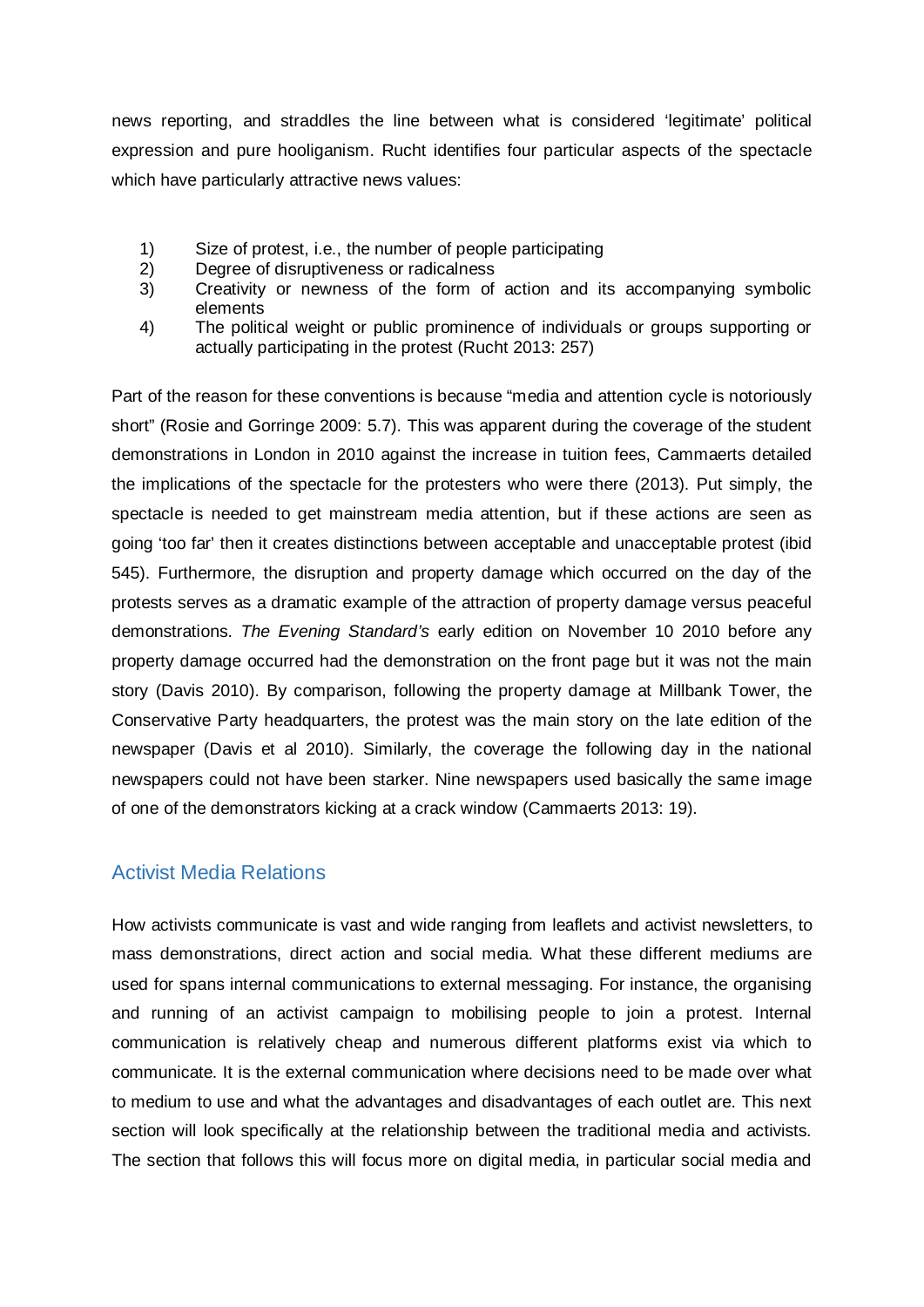its uses. There is a certain power balance between protest groups and the media is found in the work by Wolfsfeld who, when commenting on the power relationship sets out the following equation:

The relative power of either side  $-$  a given news medium and a given antagonist  $-$  is determined by the value of its services divided by its need for those offered by the other. (Wolfsfeld 2003: 84)

The division of power in the above quote is dictated to by the "relative dependence" of each side on the other (ibid: 84), or more simply who needs who more. This equation though is skewed towards the media having the most power in the relationship, and this has been specified as "movements need the media, media does not need the movements" (Rucht 2004: 35). The traditional media do not have to cover protest activity if they do not want to, and this leaves protesters open to the prospect of being exploited and pressured into conforming to what the news media requires. It is for this reasons that activist attitudes towards interacting with the media vary from ambivalence and aversion to cooperative and active relationships. In reaction to a lack of media coverage, and based on the differing attitudes of activists towards the mainstream media Rucht offers the following list of potential activist responses:

- 1) Abstention Following successive negative experiences at trying to influence the media a movement withdraws from making any further attempts.
- 2) Attack An explicit critique and protest action against the mainstream media.
- 3) Adaptation Acceptance or the exploitation of the mass media and its rules and criteria that govern the ability to provide positive coverage.
- 4) Alternatives The creation of an independent media, from leaflets and zines, to websites and online forums. In order to compensate for a lack of media coverage and correct the distortions portrayed by the press. (2004: 36-37)

For Feigenbaum et al it is number 3 in this list, 'adaptation' which is an important aspect of activist media relations and the construction of the representation of protesters (2013: 73- 90). It is because this adaptation is part of the differentiation between the 'front stage', or the protest action itself, and the organization of protest events which occurs 'backstage', and it is this that effects activist attitudes towards the press (ibid: 74).

To illustrate this point further McCurdy conducted extensive interviews with activists from within the Dissent! Network who were protesting against the Group of 8 (G8) in Gleneagles, Scotland in 2005. Dissent!'s origins are in the anti-nuclear movement, and the environmental direct action movement active during the 1960s to the 1990s, the British anti-roads movement of the early 1990s, and Global Day of Action Against Capitalism in London's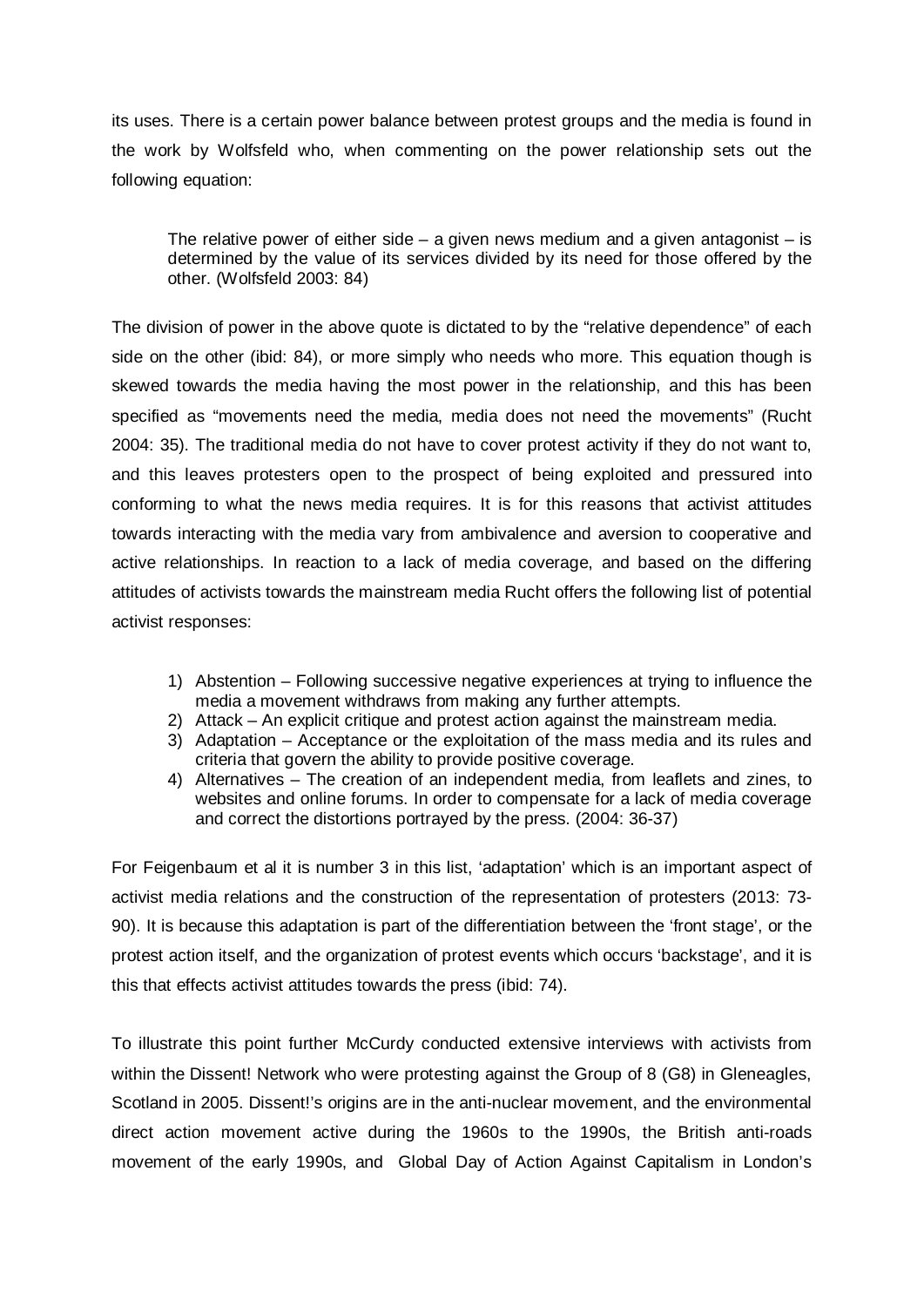financial district in June 1999 (McCurdy 2010: 46; Trocchi 2005: 63). He looked specifically at Dissent!'s attitude towards using the media as a platform for publicity, and investigated the existence of a perceived binary between pro and anti-media activists (2010: 43). On the contrary, what McCurdy found was that activists were either hostile, media averse, or rather than positive saw press strategies as a necessary evil. It appeared that rather than pro or anti-media stances a third more pragmatic view of the mainstream media existed, and this was based on three main beliefs:

First, media are viewed as sites of social struggle. Second, the 2005 G8 Summit as a media event provided a political opportunity. And, third, alternative media have a complimentary role to mainstream media in articulating protest. (McCurdy 2010: 44)

This struggle however, is either helped or hindered by the ideological view point of a British national newspaper. Activists, it must also be noted, are 'reflexively aware' of the media and how it functions for two reasons; 1) they are often sources for news organizations, and 2) they are consumers of news media and therefore know about how the media covers protest events (McCurdy 2013: 61)

This adds to the media's complex role and relationship within a democratic society. Having previously been accused of attempting to 'engineer consent' through a willingness to promote the status quo by reporting high profile events are treated as isolated episodic events (Curran 2002: 138). This does not account for the other role that British newspapers play which is to make themselves the official opposition to government. This is achieved by supporting and promoting specific single issue campaigns where the support and condemnation for issue becomes divided along the ideological lines and editorial stances of the newspapers (Milne 2005: 10). For example, in the early 2000s the Countryside Alliance were protesting in Parliament Square in London against a ban on Fox hunting received a large amount of support from the right wing *Daily Telegraph* and *Daily Mail* (ibid: 19). Their politics is seen as leaning towards protecting rural traditions and perceived British values. During the protest a number of activists invaded the chamber of the House of Commons which was describe by the center left *Guardian* as "a desecration of the basic principles of democracy and law and it was absolutely beyond excuse" (*The Guardian* 2004).

This type of support by newspapers for contentious issues can be seen as a reaction to the nature of a competitive and gradually dwindling newspaper market. The press in this instance is searching the public sphere for courses they can seize upon, publicize, present in a way that the readership can engage, support and identify with. The political engagement that is occurring has been referred to by Milne as "manufacturing dissent" (2005:45). That is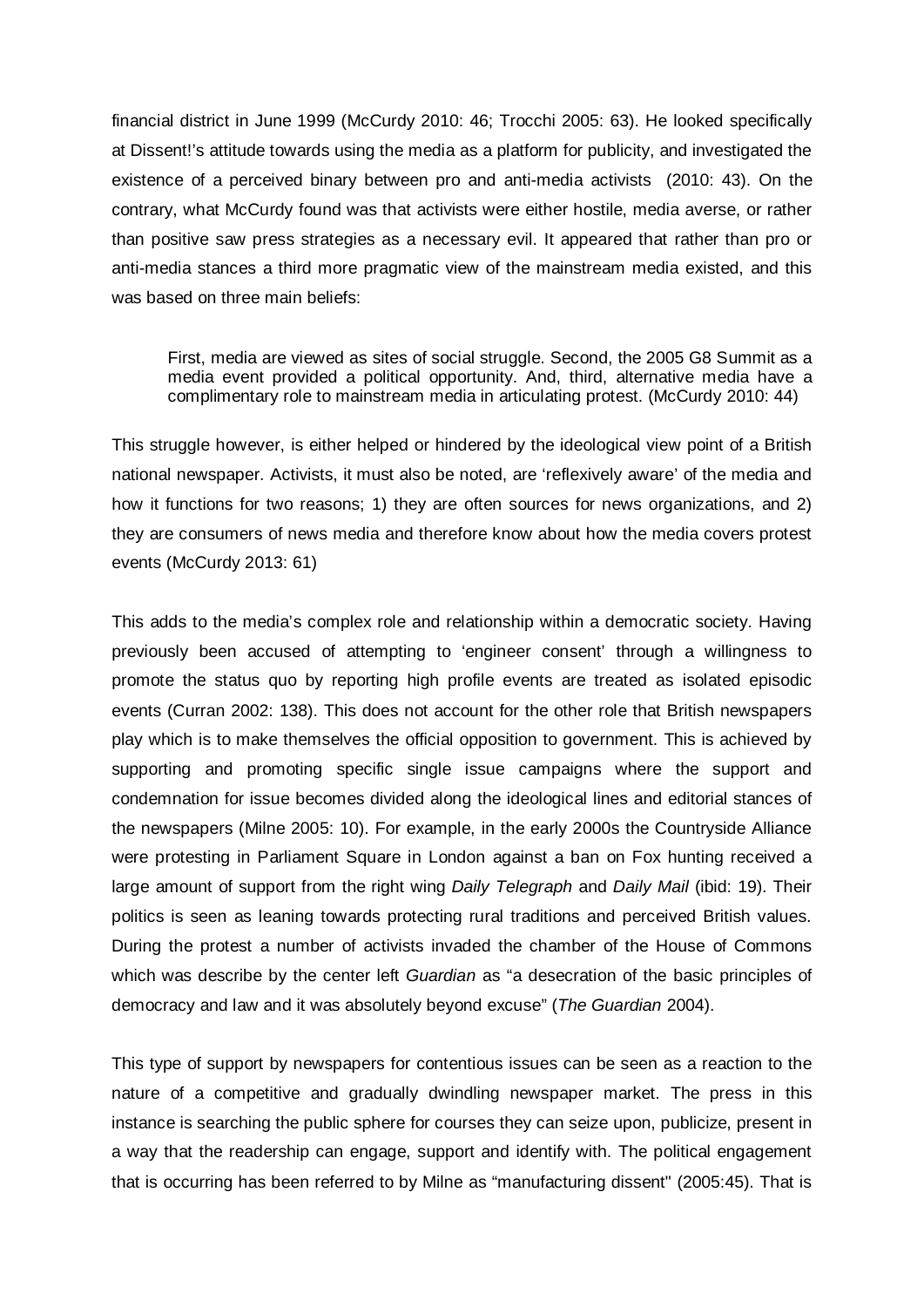not to say that the newspapers or other forms of traditional media for that matter have the power to start a campaign and provoke political action far from it. This would attribute far too much power to the national press. They can however aid campaigns in reaching an audience through the power of the oxygen of publicity.

#### Celebrities and Protest

The other tactical method which could be employed is the use of high profile personalities such as celebrities, and feeds into the use of spectacle and what attracts media attention. It is the "changes in the political economy" and the increased mediation of public life which makes celebrity endorsement attractive. The logic behind associating with someone who has been created by the media is that the publicity which follows them is able to transfer that attention to a campaign (Street 2001a: 199). It is appeal by association (Ibid: 191). The proliferation of the political use of celebrity is matched by the willingness of the celebrity to lend their profile to campaigns. The relationship between celebrities and the public is through the mythical label of "star quality" that is manufactured by the mainstream media (Gitlin 1980: 148-149). The benefits for the celebrity are an increased socially conscious profile, and potentially a heightened celebrity (Pompper 2003: 149-150). Social movements utilise the status of celebrity for their own purposes, and the media coverage will be heavily dependent on the profile of the celebrity, but their fame can have the unfortunate effect of garnering all the focus placing the celebrity above the issues (Ibid: 160). The increased use of celebrity has potentially created what has known as a 'celebritocracy'. This is where political legitimacy is given over to media created personalities (Marks and Fischer 2002: 371-384). Through the use of celebrity politics becomes trivial. The image matters more than policy and superficiality overtakes thought out political argument (Street 2001a: 185).

However, this tactic has been used to good effect by charities and other Non-Governmental agencies. For instance Make Poverty History (MPH) in 2005 who were a "unique alliance of charities, trade unions, campaigning organisations, faith communities and celebrities" (Bedell 2005: 9). They campaigned on a platform of fairer trade, increased aid and the cancellation of third world debt (Ibid: 13). A white wristband was sold in conjunction with the campaign and the public bought between 8 and 9 million. The ubiquitous band was intended to be a prominent symbol of the campaign and those who wore the garment were demonstrating their agreement with the goals of the campaign (Ibid: 28). The genesis of the MPH campaign stretches back to the G8 Birmingham summit in 1998. Here a similar group of charities, NGOs, faith groups and celebrities formed the Jubilee 2000 coalition. Their focus was to bring attention to the subject of debt cancellation for poorer nations. As the name suggests Jubilee 2000 wanted to achieve their goal of debt cancellation by the turn of the millennium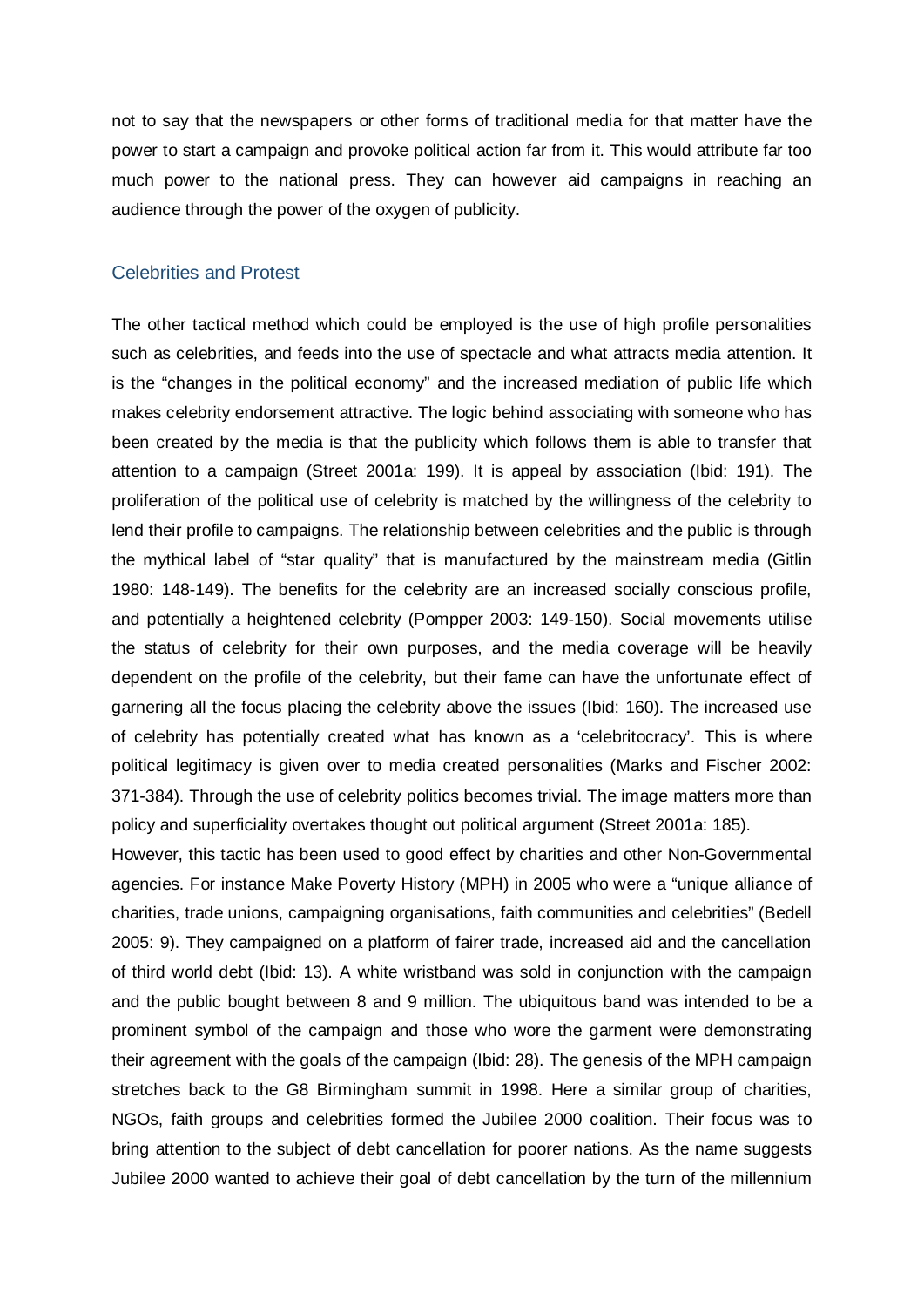(Clayton 2005: 167). Live 8 and MPH would repeat some of the same campaigning techniques, as Jubilee 2000 used an online petition to gather 24 million signatures and the protest itself formed a large human chain around the summit (Ibid: 174). Jubilee 2000 like MPH also utilised celebrities their use of celebrity was based around the "irresistible power of celebrity" with the objective to "make third world debt famous" (Jubilee 2000: 25-26).

### Activism and Digital Technology

Social movements and their relationship with digital technology is detailed by Van De Donk et al. as having three specific uses:

- 1) Resource Mobilisation For structural, professional, institutional, linkages, and mobilisation of members.
- 2) Political Opportunity The structural conditions in a movement's environment, and intension shaped by the structural and contingency elements of the groups involved.
- 3) Ideology, Identity and Persuasion The core values, collective identity and management of movement frames and perspectives. (2004:14)

The advent of the internet radically changed protest politics and digital media access increased the rate at, and altered the ways in which groups communicated with each other. The internet served several useful purposes such as a convenient, cheap, research and publishing tool, where worldwide communication is used to inspire people to join unconventional actions, and as a site of virtual action (Rucht 2004:50).

Despite all the promise the digital communication brings to international protest organisations it has some negative attributes. Rosenkrands research into anti-corporate websites found that while serving as a useful tool they failed in fully exploiting the potential of the internet, and dismisses the claim of 'virtual communities' as it "presumes a level of interaction between users" (2004:75). Further to this, the web is one step removed from face-to-face communication and is "isolating us in front of our monitors, keeping us off the streets… faceless one-dimensional stranger to stranger interaction" (Stoecker quoted in Wright 2004:82). There are also problems with information overload and the prospect of reaching those already involved in the movement and informing the already well informed. Digital technology is also not an all-inclusive medium with significant divides between those who are connected and those who are not (ibid:84-87). However, these negatives aside the online world is a way to practice democracy beyond the limitations of space, time and other physical constraints.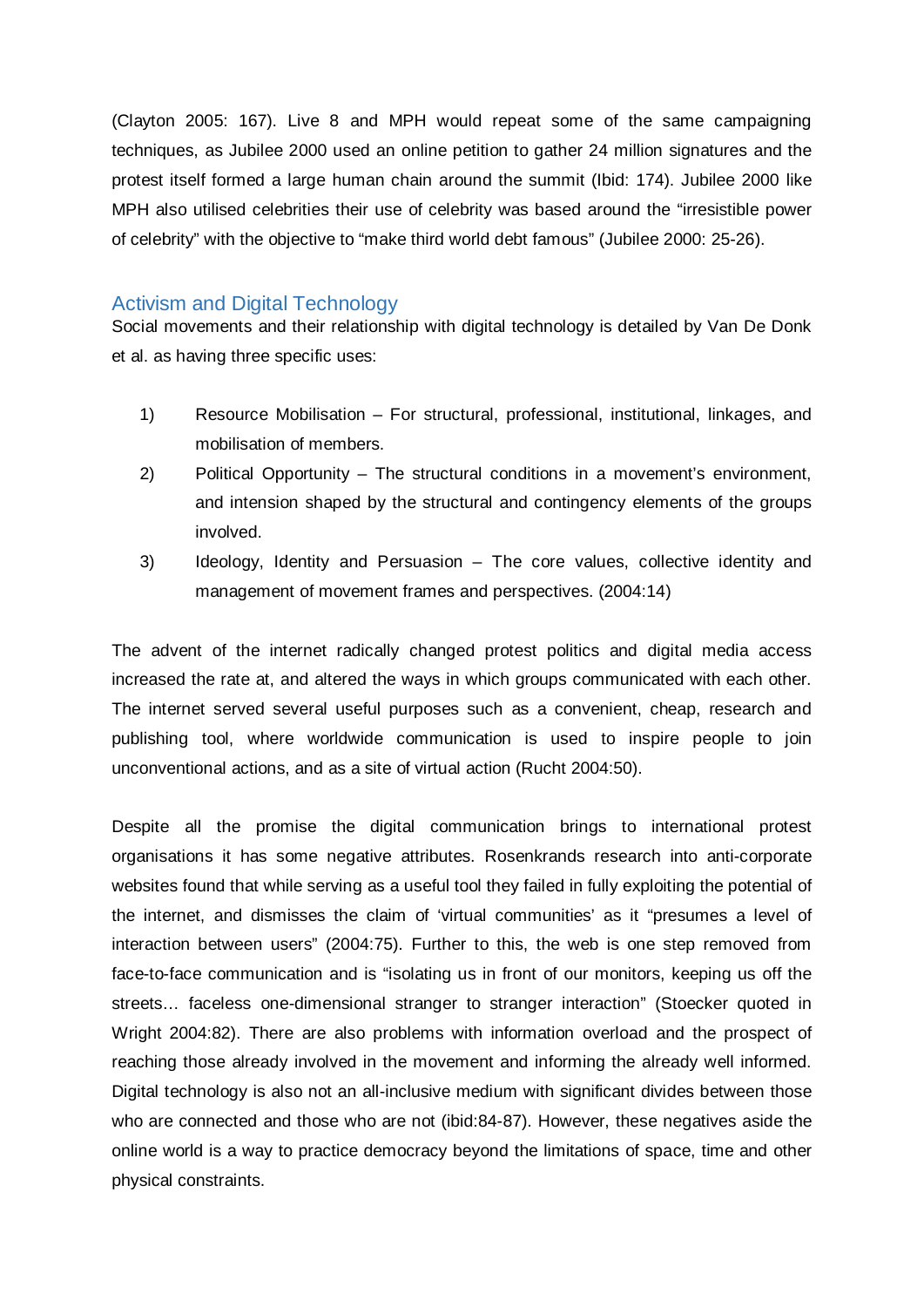One of the earlier and more successful internet campaigns was against the Multilateral Agreement on Investment (MAI). This was a treaty designed in secret in 1995 by the most powerful industrialised nations and was set to become law in 1998. The treaty failed to pass into law after facing considerable opposition, questions and criticisms from a network of 600 organisations from 70 countries over how the MAI will impact on the distribution of wealth. The failure of the treaty was partly due to the informational and mobilising resources of the internet (Van Aelst and Walgrave 2004: 100). Indymedia was first established in November of 1999 in the month leading up to the WTO protests in Seattle. Its sole purpose was to provide an alternative view of protest events, correcting the inaccuracies of the mainstream media, and utilised both print and online materials (Platon and Deuze 2003: 338). One of the major stories from Seattle to break first on the Indymedia network was the police use of rubber bullets, while consistently denied by the authorities Indymedia obtained footage of the Seattle Police Force utilising rubber bullets in their operations against the protesters. This effectively destroyed the authorities' story, reducing the subsequent legitimacy of their arguments and raised questions about the police tactics in Seattle and the focus was not solely on the actions of the protesters (Carr 2000).

Platon and Deuze's study of Indymedia uncovered some of the practices and processes behind the Indymedia network detailing some of the similarities and differences with the mainstream media. By utilising an Open Publishing platform and an open source infrastructure Indymedia allow for the freest sense of public and participatory journalism. This played and manipulates the very foundation of what people considered news. In doing so the line between audience and writer are switched at will (Platon and Deuze 2003: 336- 339). They also looked at the ideology, practices, access and processes of the network based on several interviews with active members and partaking in 'participatory research'. One of the research authors Platon became a reporter for Indymedia at a couple of different protests in London on Mayday 2001 and in Gothenberg, Sweden later that year (ibid: 341).

Despite the name, Indymedia is not completely independent and has some of the same dilemmas as the mainstream media (ibid: 338). The editorial decisions of the network were decided by group consensus where the "opinion of the collective is the most authoritative one". When objectionable or substandard content can be 'hidden' from public view, but importantly the decisions behind the hiding remain public (ibid: 345). However, the practices and processes of Indymedia are very similar to the mainstream media adhering to the need for traditional news values, the need to build a reputable brand name that can be trusted, and a reputation for authoritative viewpoints. There was a constant battle occurring between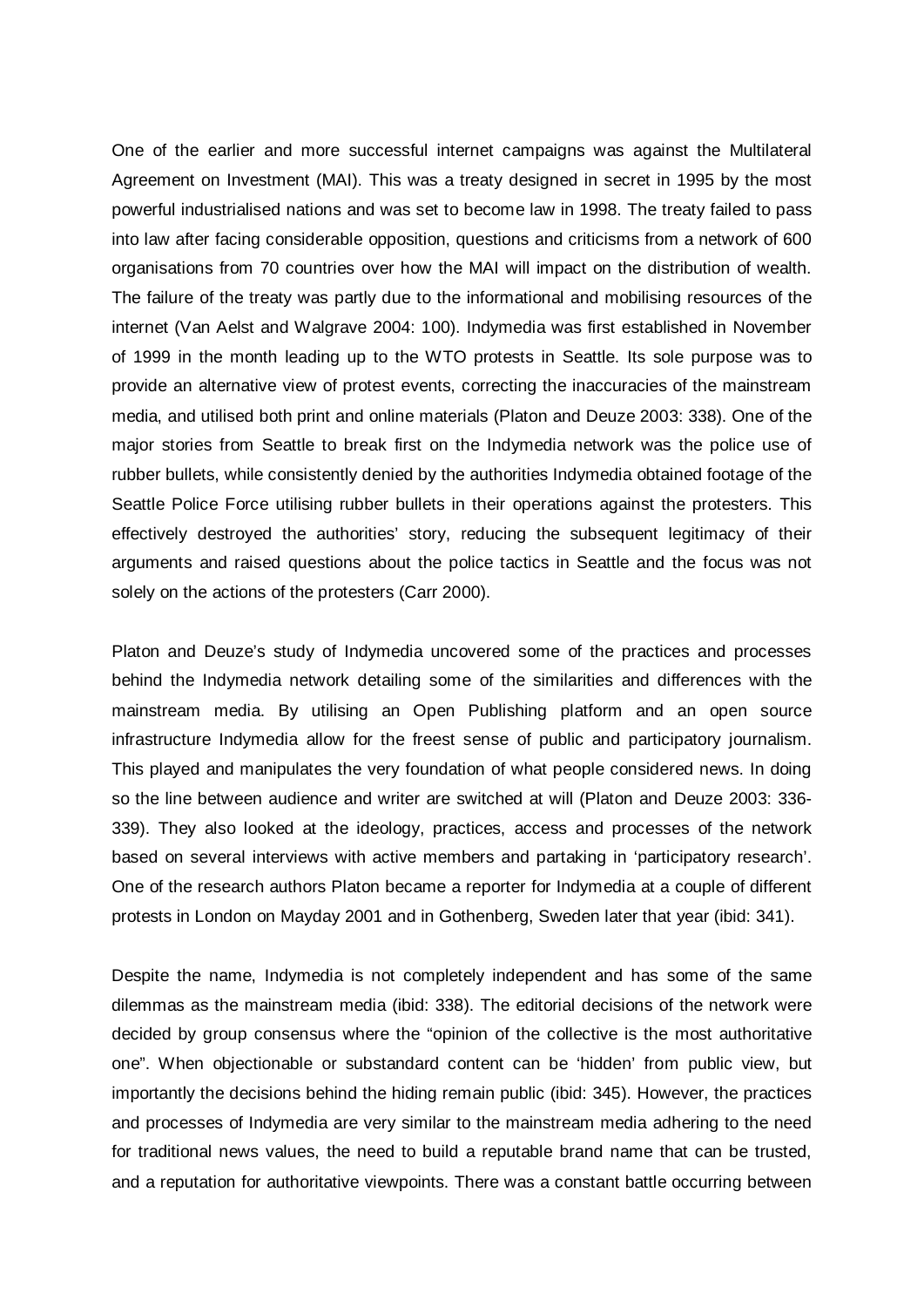participation for everyone and maintaining the level of quality (ibid: 349). The choices over content being made by an editorial team and the teams responsible for the maintenance of the technology, the uploading of content has a distinct correlation with the amount a persons involvement in a social movement, which creates an almost elite dynamic (ibid: 349). This however creates a paradox of attempting to maintain an open platform while also excluding content on the grounds of not meeting standards, "open publishing is not the same as free speech" (ibid: 351).

The blurring of the reporter audience divide is a consistent attribute of alternative journalism and leads to some other unintended consequences. Atton and Wickenden's examined the alternative weekly newspaper SchNEWS through the use of content and discourse analysis. They found that rather than giving a voice to the voiceless SchNEWS in part replicates the mainstream media's sourcing strategies creating a set of counter elite sources (2005). In doing so this has created a brand new hierarchy of sources where the public remaining at the bottom of the pyramid, and the reporters became 'experts' in their own stories (ibid: 354- 355). Unlike the mainstream media SchNEWS made absolutely no claim to impartiality,and favoured the views of activists and like-minded individuals instead of traditionally perceived authorities. For instance the police and government ministers who appeared in SchNEWS content were only there for the purpose of discrediting them (ibid: 353). This type of source selection effectively mirrors the mainstream media's routinising of sources creates a sense of authority through an act of pure ideology (ibid). SchNEWS worked on the basis of being a voice of the marginalised, similar to Indymedia it is run by politically active volunteers with a view to the activist becoming the journalist where the source and journalist roles become one and the same (ibid:349).

The advent and proliferation of mobile and digital technology within activist culture has had the impact of increasingly personalising communication. The variety of social media platforms available has enabled people to express their own private concerns publically, and to an audience which is only constrained by the visibility of the social network and user to other people. This is a much more individualised and personal style of politics where anyone can mediate, coordinate and mobilise around a particular campaign to which their political sympathies lie (Cammaerts and Jiménez-Martínez 2014: 45, Bennett and Segerberg 2011, 771). The perfect example of this is Occupy's very simple yet widespread message of 'we are the 99%' (Juris 2012). Without digital technology the ability to spread the message quickly through things like images would not have been there, Bennett and Segerberg refer to this type of propagation as 'connective action' (2012: 742-744). The clear advantage for activists with this technology is it substantially reduces the costs of communication and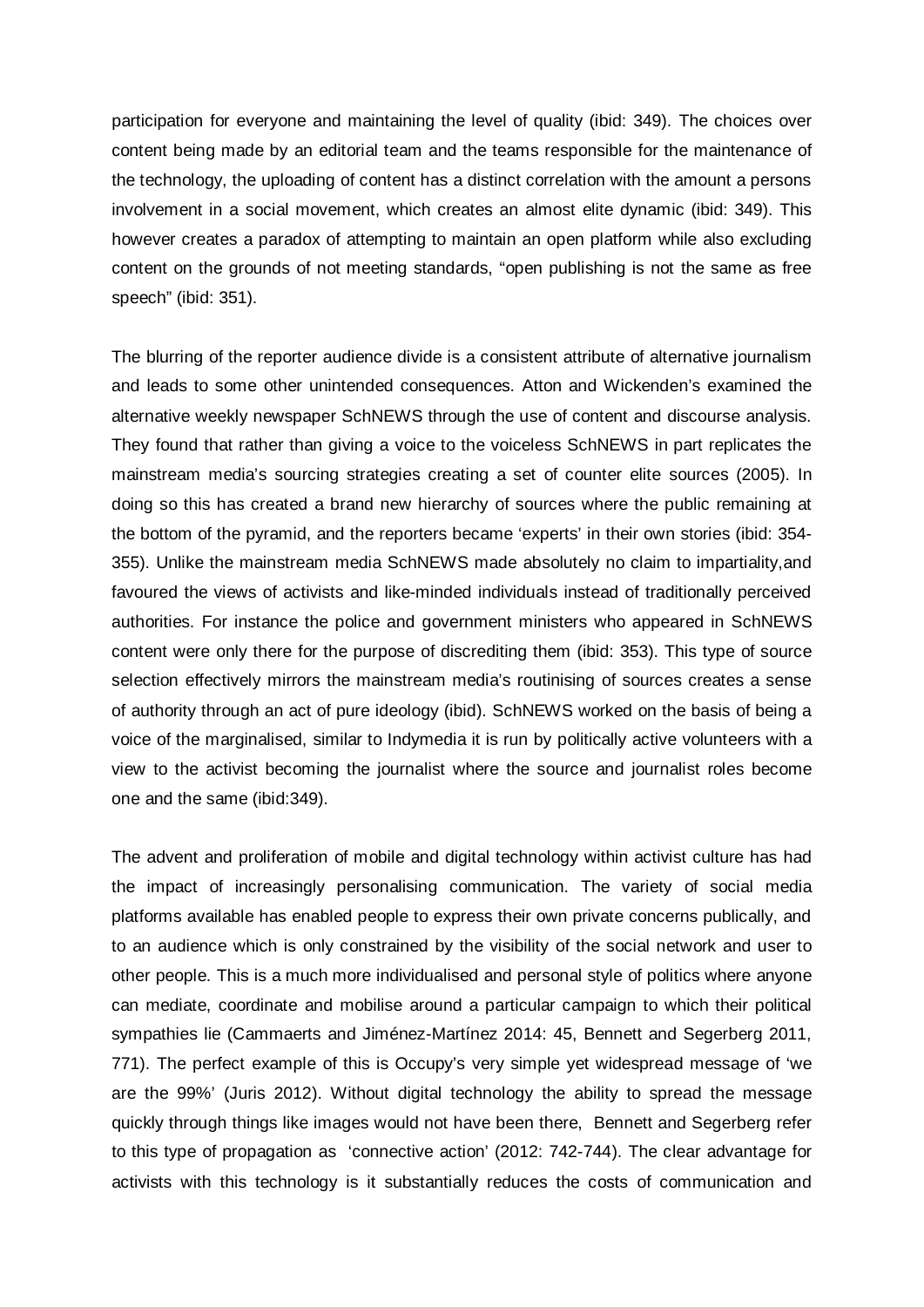circumvents some of the more traditional media channels to potentially appeal to the public directly (Earl 2010).

This is not to say that digital communication is a complete replacement of the traditional media systems it is more of a complementary or alternative media system which has come under intense academic scrutiny. This stems from perceived successes of social networking by Occupy, the 15-M movement in Spain and across the Middle East during the Arab Spring, to name by a few (Gaby and Caren 2012, Tremayne 2013, Hintz 2016, Hammond 2013, Fenton 2015, Gerbaudo 2012). If we take the Arab Spring as an example Cottle argues that digital technology was very effective in facilitating protests and informing the world outside of the Middle East and North Africa what was happening on the ground (2011: 651). Moreover, Cottle argues that the way the old and new networks of news media work is they feed off each other:

… social media and mainstream media often appear to have performed in tandem, with social media variously acting as a watchdog of state controlled national media, alerting international news media to growing opposition and dissent events and providing raw images of these for wider dissemination. (Cottle 2011: 652)

This is one of the most important points to make about digital communication. It drastically reduces the level of information asymmetry between the producers of media and consumers of content (Earl et al. 2013: 469, Cammaerts and Jiménez-Martínez 2014). The other key advantage of digital communication is that it is not geographically dependent and has the potential for communication with a lot of people.

The use of digital communication is not particularly new in activist culture, for instance Van Aelst and Walgrave found that the anti-globalization protests in Seattle in 1999 used an email distribution list entitled 'StopWTORound' to communicate with other activists (2002: 469). The difference however, with say Occupy and the WTO protests, is that activist early adopters of digital technology were focused on creating their own media, for example the Indymedia network (della Porta and Mattoni 2015). This has now changed and there is now much more of a focus on commercial platforms such as Twitter and Facebook (Hintz 2016: 1). This has taken the primary control of the medium away from activists and placed it into the hands of social media companies. How this technology is used by activists can be summarised into four fairly broad categories:

• Brochure-ware – information distribution through websites, email lists and social media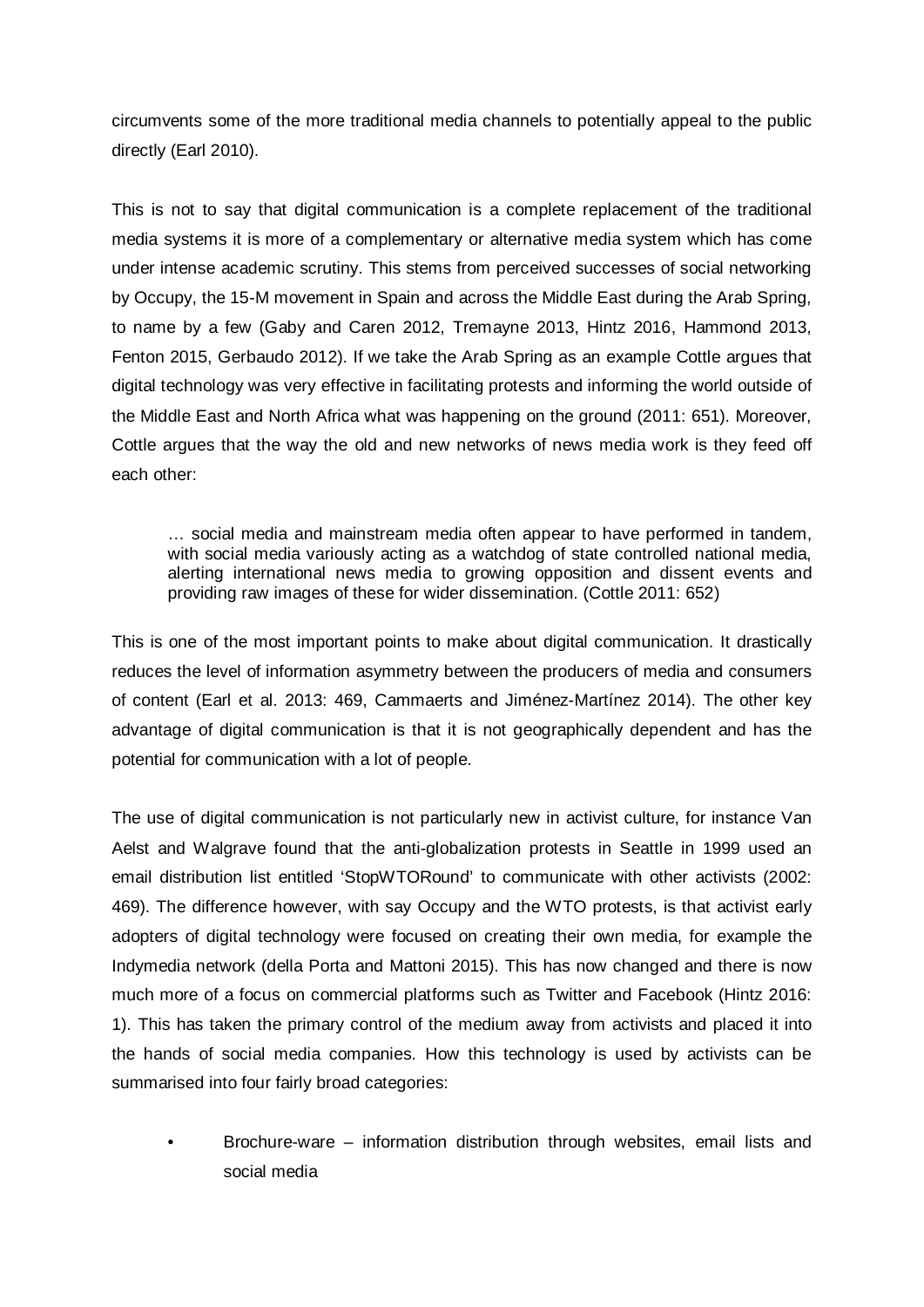- Online facilitation of offline activism logistical information and recruitment for offline protest actions
- Online participation from less confrontational actions like e-petitions, to the more confrontational denial of service attacks which is akin to a digital occupation of a website
- Online organising Purely online organisation with no real offline component (Earl et al. 2010: 651)

Taken further, Gerbaudo divides the use of two of the largest social networks Facebook and Twitter into serving different purposes. Facebook he sees as a recruitment tool, and Twitter as an internal coordinating platform between activists (2012: 17). These networks serve as a very public place for them to publicise their views of the world. In Spain the 15-M movement who protested against austerity measures and rising unemployment by occupying the central square of Madrid in May 2011 used Facebook and Twitter as follows:

In using social networking sites like Facebook and Twitter activists constructed resonant emotional conversations across the internet and managed to harness a widespread collective indignation transforming it into a political passion driving collective action in public space. (Gerbaudo 2012: 110)

Furthermore, Bennett argues that digital networks are creating political ties around protest narratives (2003: 147). But the ability of these platforms to reach a truly mass audience is incredibly difficult to ascertain. Take Occupy Wall Street's social media presence as an example, it was not until the movement appeared physically in New York that their digital presence was engaged in more widely, and more so following police repression (Gerbaudo 2012: 113). That said it is the potential to reach a global audience which lies at the heart of these technologies, and the considerable benefits of movements on these platforms for reduced costs, advertising of actions, and mobilising of participants.

# Communicative Repression by Authorities

Beyond the confines of the traditional media there are the endless possibilities of digital media for activism, but this needs to be counter balanced by the increased potential of surveillance of social movements who use these technologies. As well as the dramatic impact on activism of the Edward Snowden leaks and the Pitchford Inquiry into the use of undercover officers in the UK (Undercover Policing Inquiry 2016). The ramifications of these events are only just being felt, but they have huge implications on the future of dissent. There is a history of surveillance and interference of activists by public and private entities,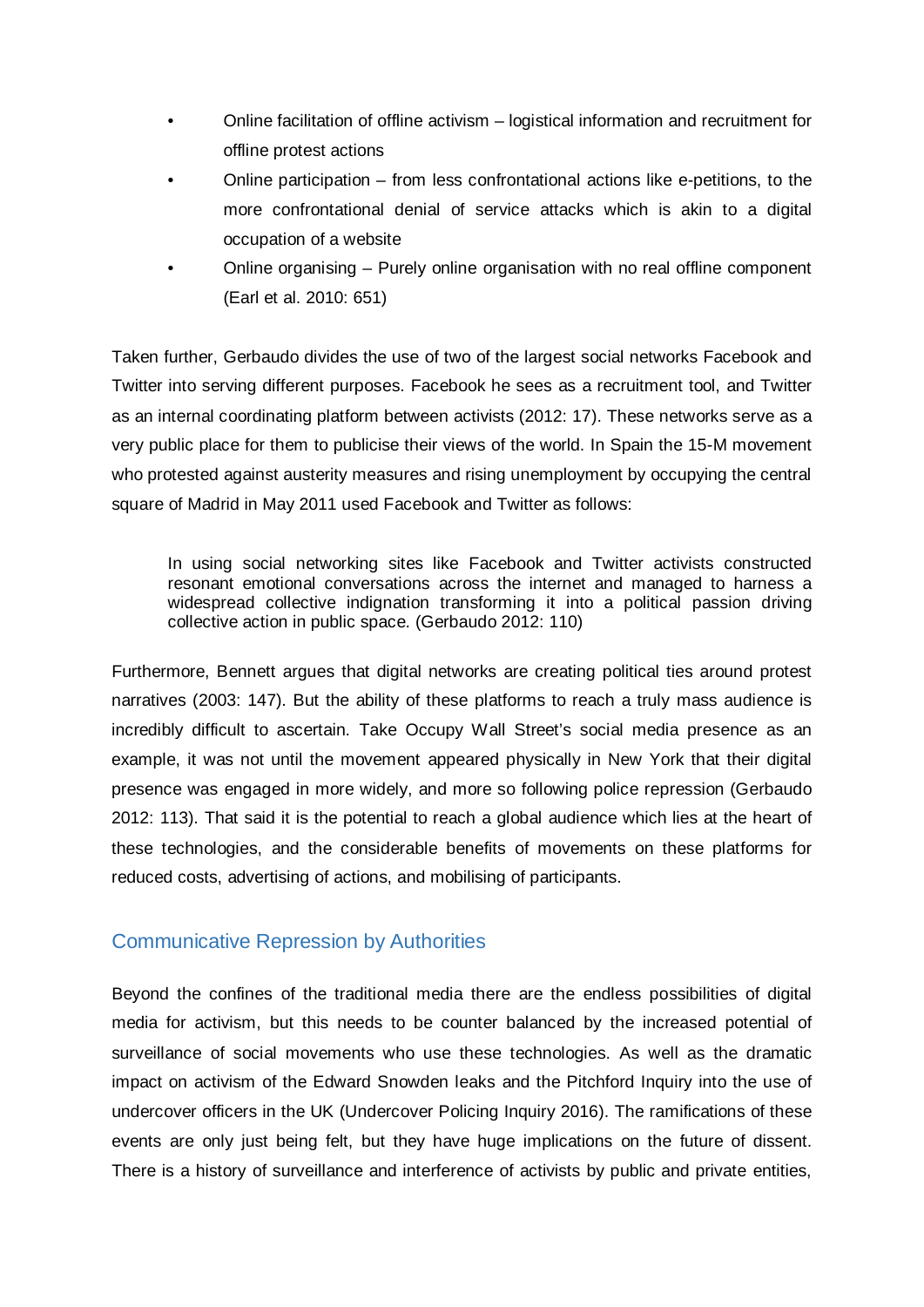and the protest tactics and tools of resistance employed by activists groups to fight against these surveillance practices. Surveillance here is defined as the targeted, covert, routine and purposeful collecting of information about private individuals or a group of private individuals (Lyon 2001). However, the increased ubiquity of digital technology in our everyday lives has changed surveillance from a more targeted collecting of data with a "trend to replace the dedicated gathering of specific data with the systematic and ongoing retention of all data" (Hintz, 2012: 132). This 'hypersurveillance', as Jeffries calls it, in some senses needs to be at least somewhat publically visible in order to be effective, as she states:

To function as a deterrent, public surveillance must communicate its capacity to see the space it is meant to protect (whether or not it actually does see is less important than giving the impression of seeing), which requires that it be seen by those who enter its perceptual orbit. (Jeffries, 2011: 182)

Surveillance in this respect is about the state maintaining its control over the population and buttress existing societal hierarchies. Digital technology on the other hand has the potential for disrupting these existing hierarchies by allowing for greater freedom of expression, but as Neumayer and Svensoon argue that the potential for digital freedom and space is not realised (2016: 135). Consequently the mass surveillance programmes of the National Security Agency (NSA) and Government Communications Headquarters (GCHQ) it has been clearly demonstrated that in order for the digital realm to be considered 'free' activists need to be aware of the risks of surveillance and the tool which can resist this information gathering. The actors in civil society who make it their cause to challenge people and institutions in positions of power are in many ways most at risk of the types of surveillance mentioned so far. As Greenwald says it is the state which has the power and the ability to designate political opponents and threats as risks to national security, or in the most extreme terrorist (Greenwald, 2014: 185). The activist response to repression and surveillance is problematized by Monahan, who argues that activism serves to individualise surveillance and how civil society should resist it (Monahan, 2006: 515). This, he continues, insulates those responsible for the policies of surveillance, the institutions which carry it out, and the perceptions of the issue from coming under attack (ibid). That being said the surveillance of protest groups is a particularly pressing and real issue because the publication of revelations relating to activist surveillance over the past four decades. The following section will detail some of the methods used to target activists, and will detail some examples of where this has taken place.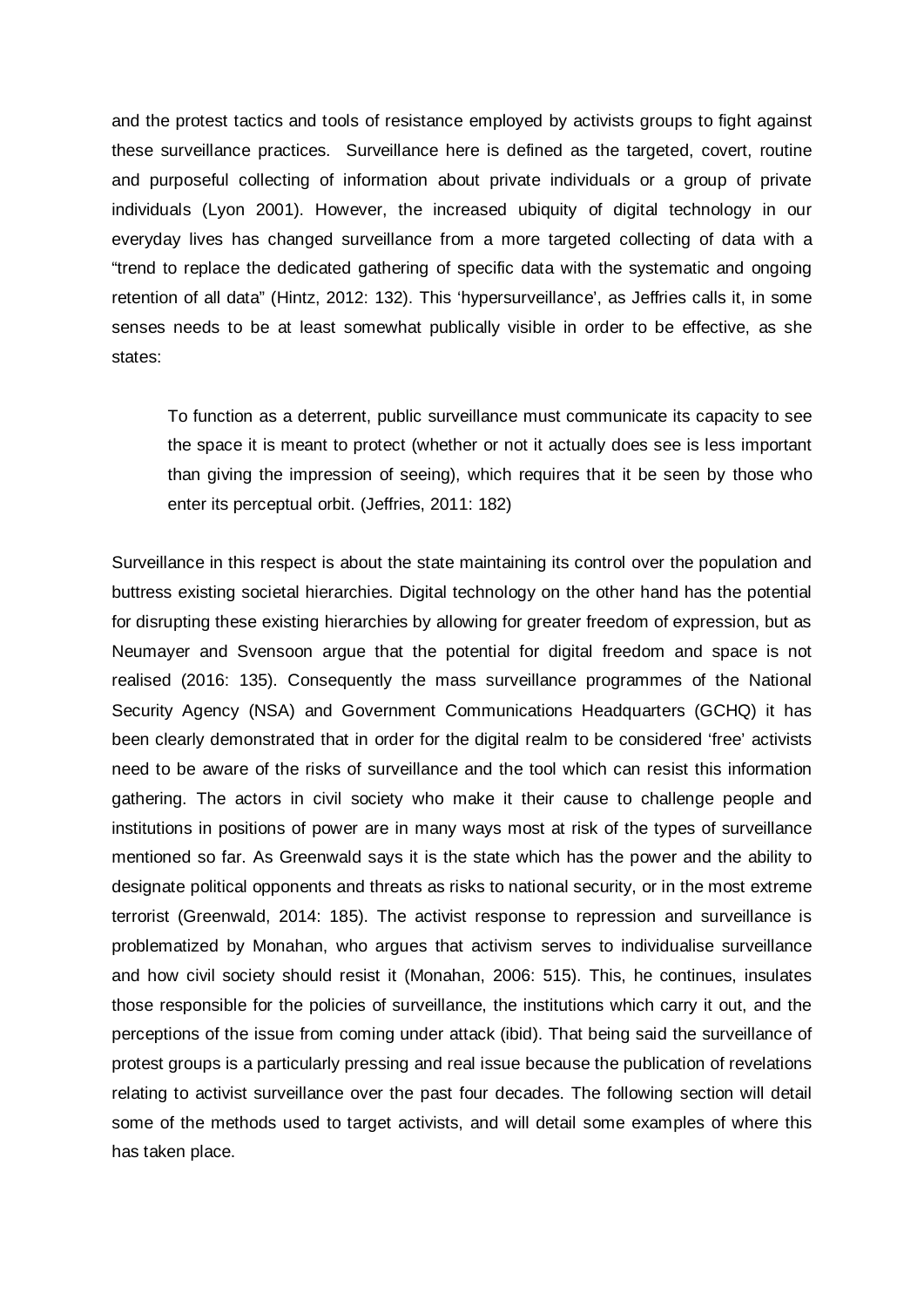There are several different typologies which have been created around the types of repression which protest groups encounter. Della Porta's typology is based on five dimensions which are not so much the form the repression take; they are more of a guide to the severity of the repression:

- 1. Repressive versus tolerant, that is dependent upon what is conceived as 'prohibited behaviour'
- 2. Selective versus diffuse, based on the range of groups facing oppression
- 3. Preventative versus reactive is contingent on the timing of police repression
- 4. Hard versus soft, in other words the amount of force used
- 5. Finally dirty versus lawful and amount to which legality and democracy is emphasised (della Porta, 1996: 66)

As Boykoff points out however della Porta's typology is centred on the police and does not take into account other repressive sources (2007: 284). Earl on the other hand has taken this further and separates repression under the categories of coercion and channelling (2003: 48). Where coercion is the use of force and other types of repression by police and military (ibid: 48). Channelling is a much more 'soft' and indirect. It affects the ability of activist groups to use certain forms of protest, when they can carry out actions and how they gather resources (ibid: 48). Take, for instance, the Spanish authorities attempts at dampening the mass mobilisations in Spain against governmental financial austerity. This 'soft repression' took the form of fines, changes to by-laws, and identity checks, what García refers to as 'bureaucratic intimidation' (2014: 304). The specific propagators of these types of repression Earl splits into three 1) state agents tied to national elites, 2) state agents with loose ties to national elites, and 3) non-state agents (2003: 49). Taking these further Boykoff repurposes these typologies to suggest four dynamic mechanisms of repression 1) resource depletion, 2) stigmatisation, 3) divisive disruption, and 4) intimidation (2007: 287). One of the key differences in this is the specific highlighting of the media as a source for protest repression, to quote Koopmans "repression and dissent have increasingly become acts on a public stage, and third parties who watch, comment on, and intervene in the play are crucial to understanding the sequence of events" (2005: 159). The surveillance of civil society groups has not been a recent occurrence.

Modern surveillance techniques and their information gathering crosses technological boundaries. This transmedia surveillance brings with it its own set of activist considerations, new dangers for infiltration, and opportunities for repression. This following few paragraphs breaks the different forms of repression into state, as in government, police and security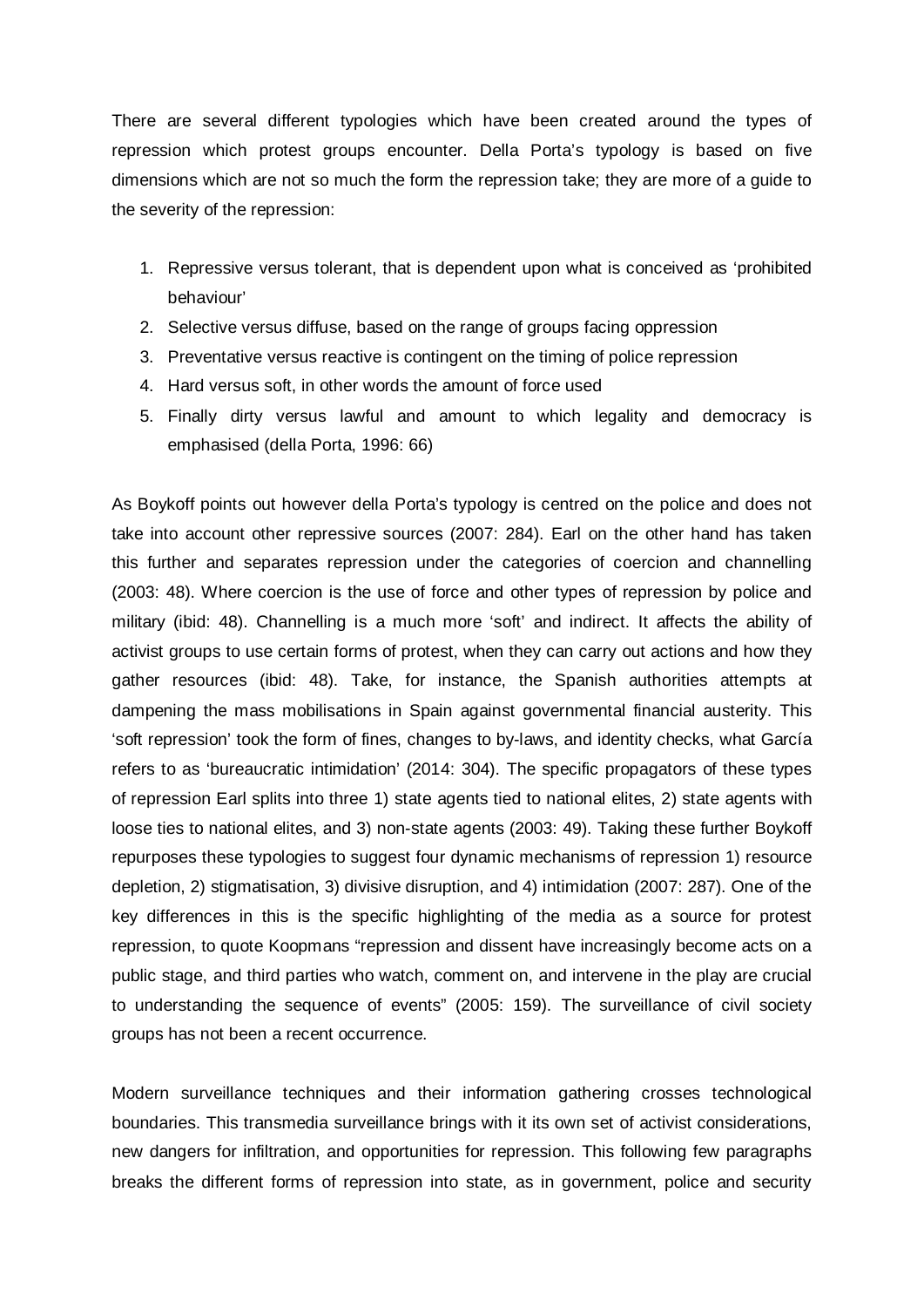services, and private repression, such as corporate spying. Digital surveillance in many ways is a far more destructive form of repression when it comes to activism. The difference between digital surveillance and say repression on a mass demonstration where public order tactics like containment serve to dissuade people from attending future demonstrations is the ever present nature of digital communication. This has been described by Greenwald as:

A system of ubiquitous surveillance achieves the same goal but with even greater potency. Merely organizing movements of dissent becomes difficult when the government is watching everything people are doing. But mass surveillance kills dissent in a deeper and more important place. As well: in the mind, where the individual trains him- or herself to think only in line with what is expected and demanded. (2014: 177-178)

This type of repression is much less visible to the public, and represents a more abstract and subtle way of attempting to control the flow of dissent. This lack of public visibility also reduces the chances of a much more apparent and coordinated form of resistance to this type of repression. In Trottier's article about policing social media it becomes clear that this type of digital communication has made the security forces ability to gather information on anyone they choose much easier than using 'human' sources, such as undercover officers (2014a). It is because of the simple reason that this information is in the public domain and can be accessed by anyone wishing to view it, and as an extension becomes a platform for gathering evidence (ibid: 417). Thorburn has written about this type of surveillance occurring during the G20 protests in Toronto, where she talks about the use of facial recognition technology to track down and charge perpetrators of property damage and violence (2014: 58). Other forms of digital repression mirror the offline world where activists are turned, or agents are used to go undercover in an effort to stem the flow of illegal actions, and bring criminal charges against people and groups. This happened with a subsection of the hacktivist collective anonymous LulzSec (Coleman 2014).

The surveillance of activists by the state is only part of the story. The sharing of information between public bodies and private security firms has been referred to as 'grey intelligence' (Hoogenboom 2006: 374). Moreover, Earl has argued that the combination of public and private actors in intelligence gathering is tantamount to the "social control of protest" (Earl 2004 quoted in Walby and Monaghan 2011: 23). Taken further the private sector with its vast resources and data gathering capabilities has an extensive role in mass surveillance as demonstrated by the Snowden documents. As Lyon discusses the NSA uses private contractors and gathers data from telecommunications companies such as universities and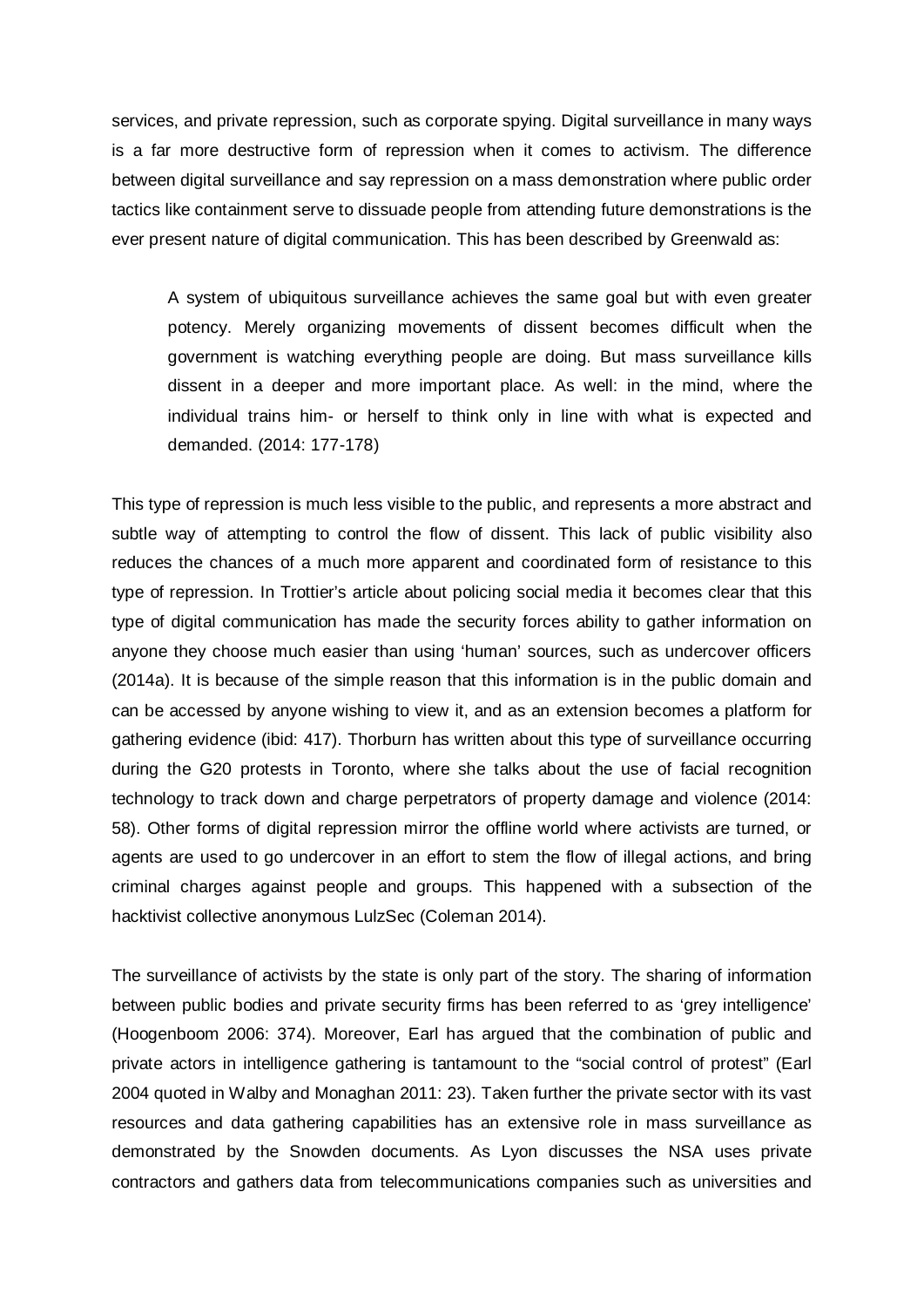social media outlets (2014: 2-3). This point becomes particularly pertinent when considering the non-activist specific internet platforms used by activists are owned and controlled by private interests and have the "mechanisms to exploit, enclose, and control online communication" (Hintz 2012: 129). An example of a protest group experiencing repression by corporate platform comes in the form of the closure of the Twitter account @Anon\_Operation which was part of the hacktivist collective Anonymous (Neumayer and Svensson 2016: 137).

This however is just one of the strategies private interests use in their attempts to control the content of the online world and aid in the stifling of dissent. Hintz discusses this in more detail when he talked about 'digital gatekeepers' and five obstacles to free expression online including: 1) Access to information; 2) Access to infrastructure; 3) Surveillance; 4) Denial of service – critical resources; and 5) Intellectual property and repression (2012: 130-133). The existence of barriers such as these blunts the power of the internet to be an effective tool for the transmission of messages, mobilisation, and the planning of protest.

The use of digital technologies by activists is not only matched, but surpassed by the state's use of the same technologies to identify and prosecute activists. Trottier has written extensively on the topic of social media surveillance, and how it is carried out by both the police on the public, and by the public on itself (2012a, 2012b, Schneider and Trottier 2012). In summing up the form that this surveillance takes on platforms like Facebook Trottier makes the following argument:

Sites such as Facebook are remarkably effective platforms for citizens to persecute each other, following a broader online culture of sharing and interacting. On the other hand, police and other investigators scrutinize social life on these platforms. (2012a: 411)

One particular example of this happening in relation to collective action involves the G20 meeting in Vancouver, Canada which was characterised by clashes between the authorities and activists generated a lot of imagery on social media, but as Thorburn argues the citizenry were then tasked by the police to identify people and "create citizen-snitches" (2014: 58). The prevalence images of the disorder which occurred was due to people involved in, or near the demonstration posting images, videos and text about what was happening on social media (Schneider and Trottier 2012: 59-60). The consequence of which was to turn citizens into volunteer police officers, dubbed 'crowd-sourced policing', tasked with the goal of identifying people suspected of committing a crime (ibid: 62).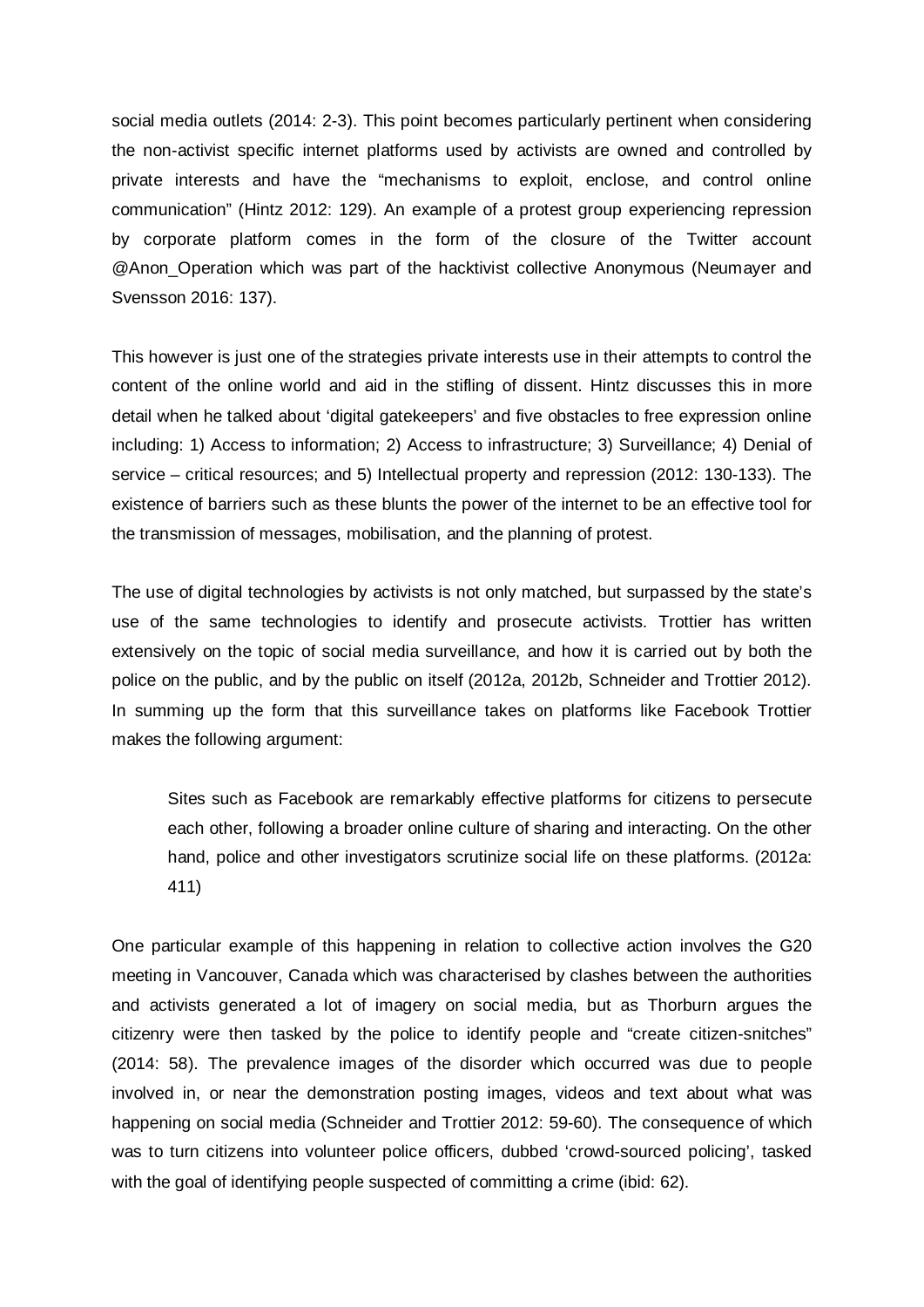This alternate use of social media with respect to the public order policing has a dramatic impact on activist practice where social media is concerned. This was evidenced during Occupy Wall Street (OWS) which exposed how vulnerable activists were to legal action based on what they tweet (Penny and Dadas, 2014: 87). The concerns of the OWS activists were prompted by a court request to Twitter to pass three months' worth of tweets by OWS protesters to the Manhattan District Attorney's Office to aid in a trial about disorderly conduct (Associated Press 2012). Social media therefore has two distinct characteristics one is the protection and reinforcement of existing power structures and hierarchies, and the other is as an extremely powerful subversion tool to challenge and disrupt said hierarchies (Neumayer and Svensson, 2016: 135). The role of social media for activists in an age of mass surveillance is encapsulated by Penney and Dadas who quote one OWS activist who raises a key issue despite the apparent dangers by saying "I think we feel the need to be transparent … we want to be really honest about our plans and what we do and our next steps and all of that" (2014: 88). The idea being that if protesters withdraw from these mass communication mediums they are somehow being too secretive, and openness with the public is seen as paramount to remaining transparent and accountable.

# Closing Thoughts

Surveillance concerns aside the use of digital technology by activists is perceived in a very positive light with its potential ability to mobilise and publicise collective action. As Hintz mentions the pre-election Spanish protests in 2004 were dubbed 'sms protests', and the post-election Moldovan protests in 2009 'Twitter Revolutions' (Hintz 2012: 128). This demonstrates the relationship between technology and activism where new technologies are embraced by activists to both coordinate their activities and promote their key messages. There is of course the opposing argument to be made and attention paid to the attraction of social media policing and the structure of these platforms. They are, by their very nature, highly visible and searchable and provide an access point into people's everyday lives, and because of the varying understanding and implementation of privacy settings this information is more or less freely available (Trottier, 2012: 413). From an activist perspective the use of social media such as Twitter despite their obvious positives in terms of communications tools are still controlled by private interest, and much like the mainstream media should be used strategically and carefully by activists (Penney and Dadas 2014: 88). It would be naive of activists to ignore the attempted depoliticisation of communication and marketization of data companies such as Facebook engage in, as Andrejevic states "personal information is exchanged for access to social networks" (2014: 2621). The data economy is therefore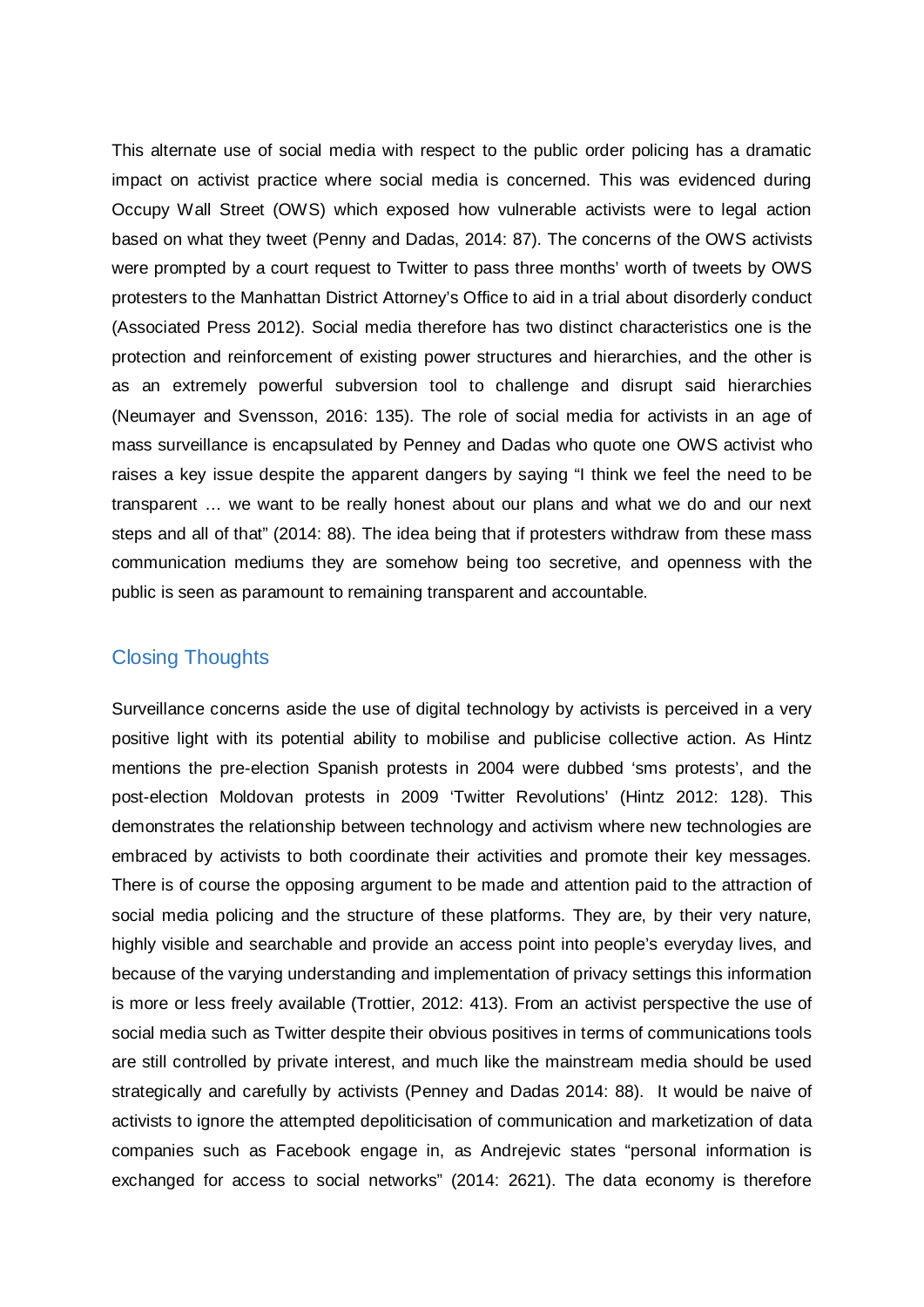founded on the surveillance of individuals and what information they are providing regardless of whether or not they are activists or simply members of the public.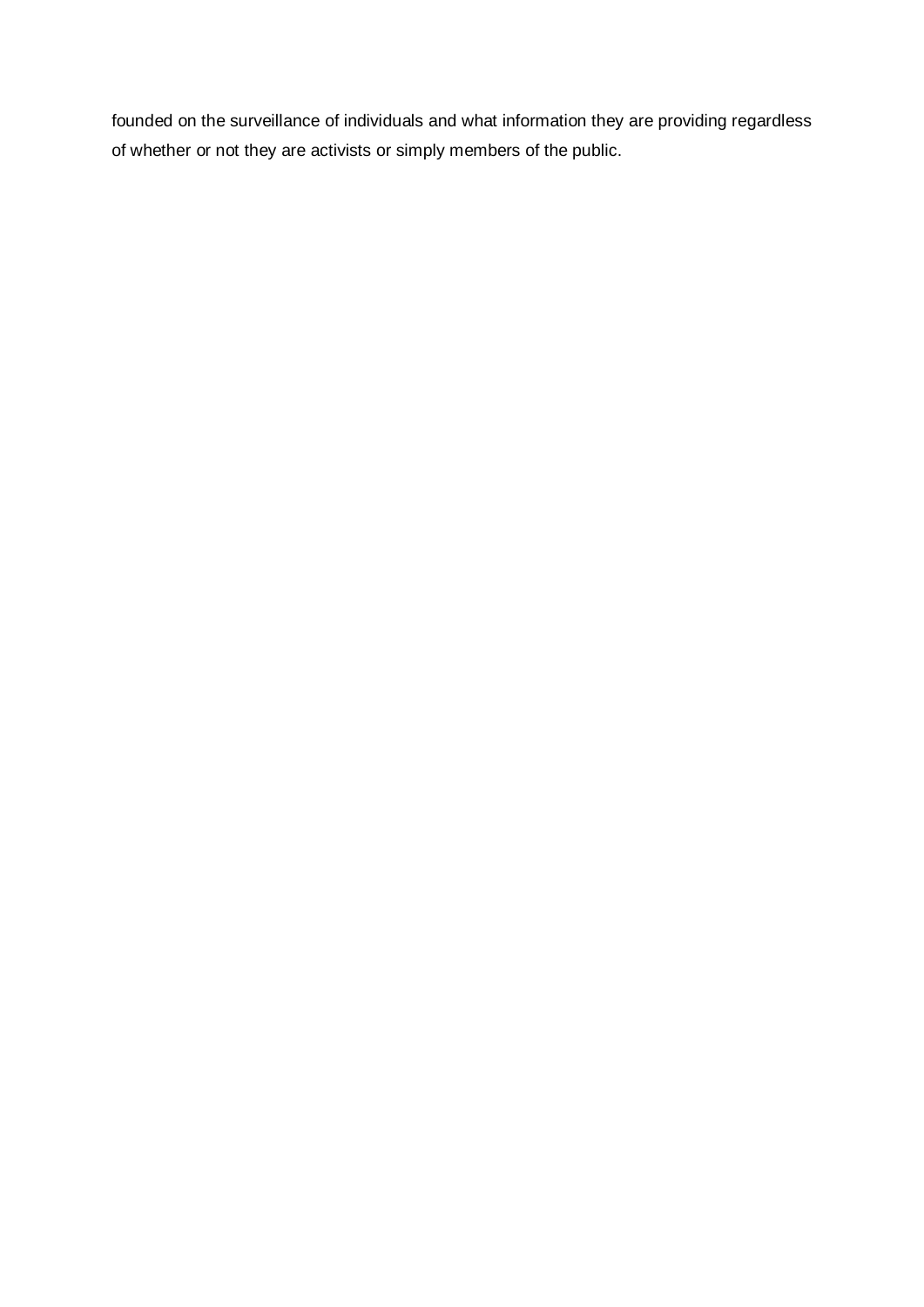#### References

Anderson, A. 2000. 'Environmental pressure politics and the 'risk society''. In: *Environmental Risks and the Media*. S. Allan et al. eds. London: Routledge, 93-104.

Andrejevic, M. 2014. 'WikiLeaks, Surveillance, and Transparency'. *International Journal of Communication*, 8 (2014), 2619–2630.

Associated Press. 2012. 'Twitter ordered to release tweets from Occupy Wall Street protestor' [online]. *Associated Press*. Available at: <URL=http://www.nj.com/news/index.ssf/2012/07/twitter\_ordered\_to\_release\_twe.html> [Accessed: 16th December 2016]

Atton, C. and Wickenden, E. 2005. 'Sourcing routines and representation in alternative journalism: A case study approach'. *Journalism Studies*, 6(3), 347-359.

Bedell, G. 2005. *Make Poverty History: How You Can Help Defeat World Poverty in Seven Easy Steps*. London: Penguin Group.

Bennett, W. Lance. 2003. 'Communicating global activism'. *Information, Communication & Society*, 6(2), 143-168.

Bennett, W. L., and Segerberg, A. 2011. 'DIGITAL MEDIA AND THE PERSONALIZATION OF COLLECTIVE ACTION'. *Information, Communication & Society*, 14(6), 770-799.

Bennett, W. L., and Segerberg, A. 2012. 'THE LOGIC OF CONNECTIVE ACTION'. *Information, Communication & Society,* 15(5), 739-768.

Boykoff, J. 2007. 'Limiting Dissent: The Mechanisms of State Repression in the USA'. *Social Movement Studies*, 6(3), 281-310.

Cable, J. 2016. *Protest campaigns, media and political opportunities*. Protest, Media and Culture. London: Rowman & Littlefield International.

Cammaerts, B. 2013. 'The mediation of Insurrectionary symbolic damage: The 2010 U.K. Student protests'. *The International Journal of Press/Politics*, 18(4), 525-548.

Cammaerts, B. and Jiménez-Martínez, C. 2014. 'The mediation of the Brazilian V-for-Vinegar protests: From vilification to legitimization and back?'. *Liinc em Revista*, 10(1), 44- 68.

Carr, C. 2000. *Get Me Download! Reporting the real Philadelphia story* [online]. The Village Voice. Available at: <URL: [http://www.villagevoice.com/2000-08-01/news/get-me](http://www.villagevoice.com/2000-08-01/news/get-me-download/1)[download/1>](http://www.villagevoice.com/2000-08-01/news/get-me-download/1) [Accessed: 25th September 2016]

Clayton, V. 2005. 'The debt crisis and the campaign to end it'. In: *Arguments Against the G8*. G. Hubbard and D. Miller eds. London: Pluto Press, 167-181.

Coleman, G. 2014. *Hacker, Hoaxer, Whistleblower, Spy: The Many Faces of Anonymous*. London: Verso Books.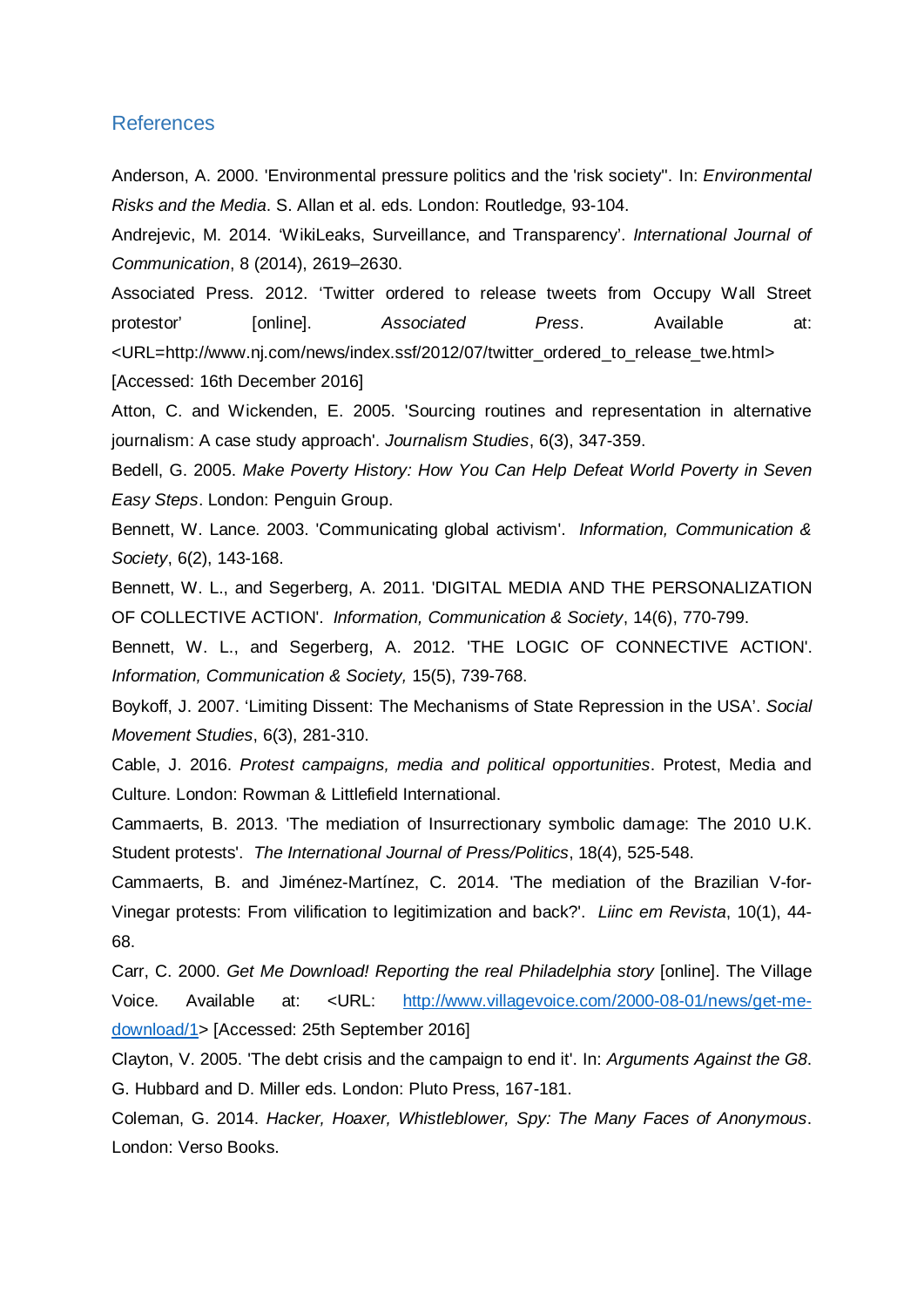Cottle, S. 2011. 'Media and the Arab uprisings of 2011: research notes'. *Journalism,* 12(5), 647-659.

Curran, J. 2002. *Media and Power*. London: Routledge.

Dahlgren, P. 2004. Foreword. In: *Cyberprotest: New Media, Citizens and Social Movements*. Wim Van De Donk et al. eds. London: Routledge, xi-xvi.

Davis, A. 2010. 'THOUSANDS JOIN LONDON MARCH IN PROTEST AT SOARING TUITION FEES'. *The Evening Standard* (London), 10 November 2010, 1.

Davis, A, et al. 2010. 'STUDENT SIEGE'. *The Evening Standard* (London), 10 November 2010, 1.

della Porta, D. 1996. 'Social movements and the state: thoughts on the policing of protest', in: D. McAdam, J. D. McCarthy & M. N. Zald (Eds.) *Comparative Perspectives on Social Movements*. Cambridge: Cambridge University Press. 62-92.

della Porta, D., and Mattoni, A. 2014. 'Social networking sites in pro-democracy and antiausterity protests. Some thoughts from a social movement perspective'. In D. Trotter & C Fuchs (Eds.). *Social Media, Politics and the State*. London: Routledge. 39-65.

DeLuca, K. M. 1999. *Image Politics: The New Rhetoric of Environmental Activism*. New York: The Guilford Press.

DeLuca, K. M. and Peeples, J. 2002. 'From public sphere to public screen: Democracy, activism, and the "violence" of Seattle'. *Critical Studies in Media Communications*, 19(2), 125-151.

Earl, J. 2003. 'Tanks, tear gas, and taxes: toward a theory of movement repression'. *Sociological Theory*, 21(1), 44–67.

Earl, J. 2004. 'Controlling Protest: New Directions for Research on The Social Control of Protest'. *Research in Social Movements, Conflicts and Change*, Volume 25, 55-83.

Earl, Jennifer. 2010. 'THE DYNAMICS OF PROTEST-RELATED DIFFUSION ON THE WEB'. *Information, Communication & Society*, 13(2), 209-225.

Earl, Jennifer, et al. 2013. 'THIS PROTEST WILL BE TWEETED'. *Information, Communication & Society,* 16(4), 459-478.

Eisinger, P. K. 1973. 'The conditions of protest behaviour in American cities'. *The American Political Science Review*, 67(1), 11-28.

Feigenbaum, A. et al. 2013. *Protest Camps*. London: Zed Books.

Fenton, Natalie. 2015. 'Left out? Digital media, radical politics and social change'. *Information, Communication & Society*, 19(3), 346-361.

Franklin, B. 2004. *Packaging Politics: Political Communication in Britain's Media Democracy*. 2nd ed. London: Arnold Publishers.

Gaby, S. and Caren, N. 2012. 'Occupy online: How cute old men and Malcolm X recruited 400, 000 US users to OWS on Facebook'. *Social Movement Studies*, 11(3-4), 367-374.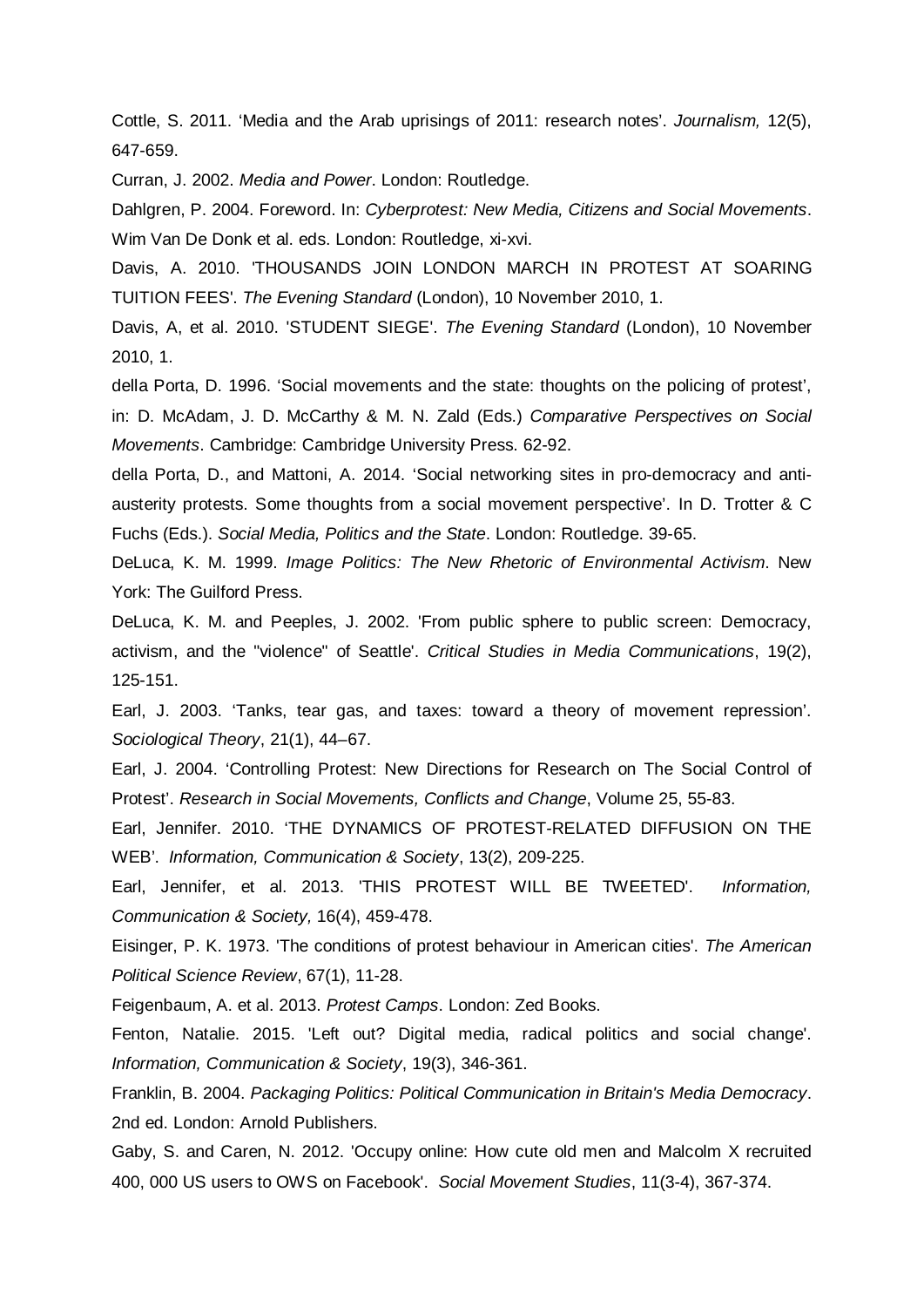Gamson, W. A. 2003. 'Bystanders, public opinion, and the media'. In: D.A. Snow and S.A. Soule eds. *The Blackwell Companion to Social Movements*. Blackwell Publishing. [electronic book] 21 December 2016.

Gamson, W. A. and Meyer, D. S. 1996. 'Framing political opportunity'. In: *Comparative Perspectives on Social Movements*. D. McAdam, J. D. McCarthy & M. N. Zald (Eds.). New York: Cambridge University Press, 275-290.

García, O.J.M. 2014. 'Soft Repression and the Current Wave of Social Mobilisations in Spain'. *Social Movement Studies*, 13(2), 303-308.

Gerbaudo, Paolo. 2012. *Tweets and the streets: Social media and contemporary activism*. London: Palgrave Macmillan.

Gerbaudo, P. 2014. 'Populism 2.0'. In C. Fuchs & D. Trottier (Eds.), *Social Media, Politics and the State*. London: Routledge. 16-67

Gitlin, T. 1980 (2003). *The Whole World is Watching: Mass Media in the Making and Unmaking of the New Left*. London: University of California Press.

Greenwald, G. 2014. *No Place to Hide: Edward Snowden, the NSA, and the U.S. Surveillance State*. London: Hamish Hamilton.

Halloran, J. D. et al. 1970. *Demonstrations and Communication: A case study*. Harmandsworth: Penguin Books Ltd.

Hammond, John L. 2013. 'The significance of space in Occupy Wall Street'. *Interface: a journal for and about social movements,* 5(2), 499 – 524.

Hintz, A. 2012. 'Challenging the digital gatekeepers: international policy initiatives for free expression'. *Journal of Information Policy*, 2012(2), 128-150.

Hintz, A. 2016. 'Restricting digital sites of dissent: Commercial social media and free expression'. *Critical Discourse Studies*, 1-16.

Hoogenboom, B. 2006. 'Grey intelligence'. *Crime Law and Social Change*. 45(4), 373-381.

Iyengar, S. 1991. *Is Anyone Responsible? How Television Frames Political Issues*. London: The University of Chicago Press, Ltd.

Jeffries, F. 2011. 'Saying Something: The Location of Social Movements in the Surveillance Society'. *Social Movement Studies*, 10(2), 175-190.

Jubilee 2000. 2000. *The world will never be the same again.* London: Jubilee 2000 Coalition.

Juris, J.S. 2012. 'Reflections on #Occupy Everywhere: Social Media, Public Space, and Emerging Logics of Aggregation'. *American Ethnologist,* 39(2), 259-279.

Katsiaficas, G. 2004. 'Seattle was not the beginning'. In: *Confronting Capitalism: Dispatches from a Global Movement*. E. Yuen et al. eds. New York: Soft Skull Press, 3-10.

Klandermans, B. 1986. 'New social movements and resource mobilization: The European and American approach'. *International Journal of Mass Emergencies and Disasters*, 4(2), 13-37.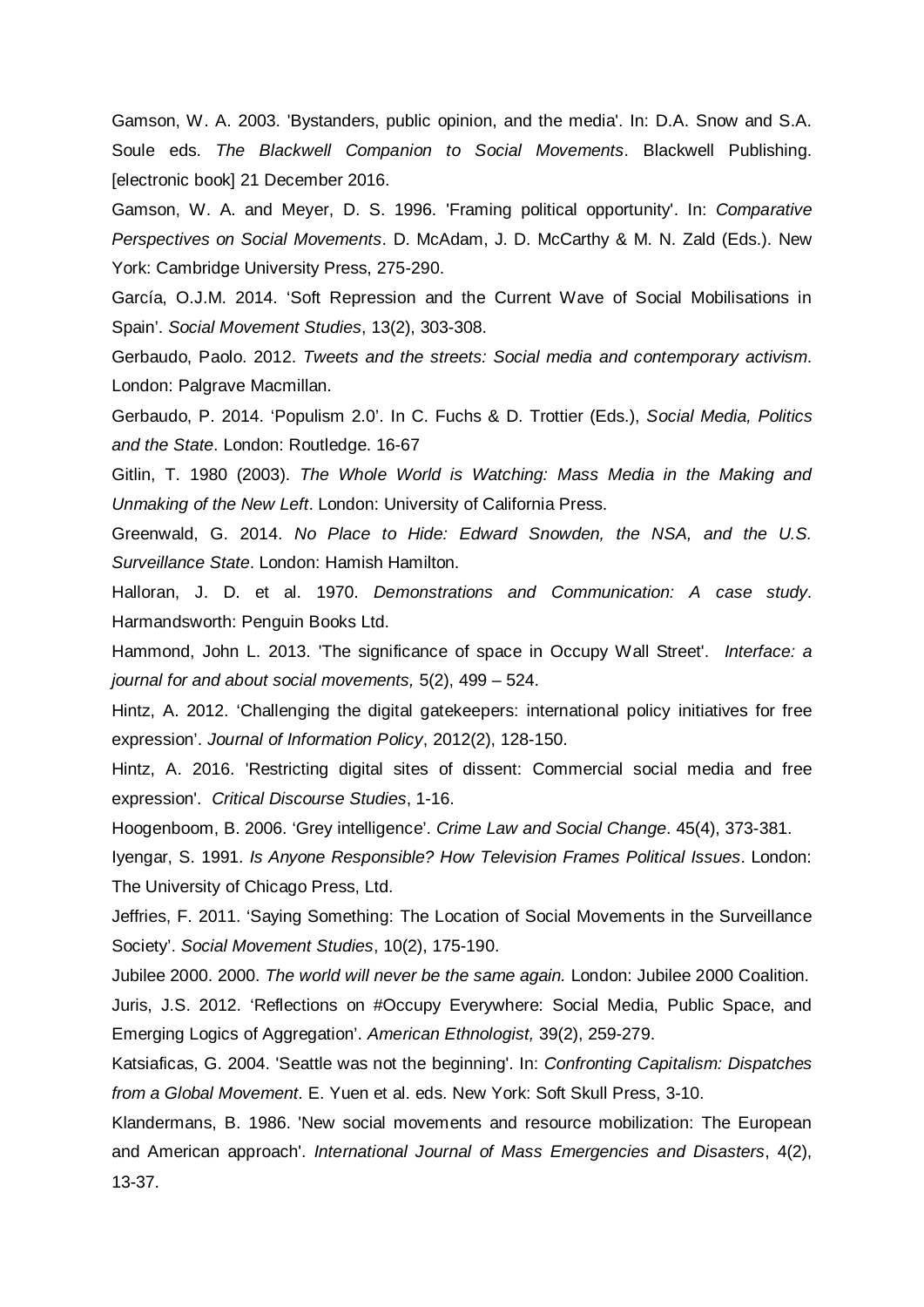Klein, N. 2002. *Fences and Windows: Dispatches from the Front Lines of the Globalisation Debate*. London: Flamingo.

Koopmans, R. 2005. 'Repression and the public sphere: discursive opportunities for repression against the extreme right in Germany in the 1990s', in: C. Davenport, H. Johnston

& C. Muller (Eds) *Repression and Mobilization*, 159–188, Minneapolis: University of Minnesota Press.

Kriesi, H. et al. 1992. 'New social movements and political opportunities in Western Europe'. *European Journal of Political Research*, 22(2), 219-244.

Lipsky, M. 1968. 'Protest as a political resource'. *The American Political Science Review*, 62(4), 1144-1158.

Lyon, D. 2001. *Surveillance Society: Monitoring Everyday Life*. Buckingham: Open University Press.

Lyon, D. 2014. 'Surveillance, Snowden, and Big Data: Capacities, consequences, critique'. *Big Data & Society*, 1(2), 1-15.

Marks, M. P. and Fischer, Z. M. 2002. 'The king's new bodies: Simulating consent in the age of celebrity'. *New Political Science* 24(3), 371-394.

McAdam, D. and Su, Y. 2002. 'The war at home: Antiwar protests and congressional voting, 1965 to 1973'. *American Sociological Review*, 67(5), 696-721.

McCurdy, P. 2010. 'Breaking the spiral of silence: Unpacking the "media debate" within global justice movements. A case study of Dissent! and the 2005 Gleneagles G8 summit'. *Interface*, 2(2), 42-67.

McCurdy, P. 2013. 'Mediation, practice and lay theories of news media'. In: *Mediation and Protest Movements*. B. Cammaerts et al. eds. Bristol: Intellect, 57-74.

Milne, K. 2005. *Manufacturing Dissent: Single-Issue Protest, the Public and the Press*. London: Demos.

Monahan, T. 2006. 'Counter-surveillance as Political Intervention?'. *Social Semiotics*, 16(4), 515-534.

Murdock, G. 1973. 'Political deviance: the press presentation of a militant mass demonstration'. In: *The Manufacture of News: Social problems, deviance and the mass media*. S. Cohen and J. Young eds. London: Constable and Co Ltd, 156-175.

Neumayer C. and Svensson J. 2016. 'Activism and radical politics in the digital age: Towards a typology'. *Convergence: The International Journal of Research into New Media Technologies*, 22(2), 131-146.

Painter, A. 2001. 'The contagious campaign (Part 1)'. In: *Viral Politics: Communication in the New Media Era*. A. Painter and B. Wardle eds. London: Politico's, 1-48.

Penney, J. and Dadas, C. 2014. '(Re)Tweeting in the service of protest: Digital composition and circulation in the Occupy Wall Street movement'. *New Media Society*, 16(1), 74-90.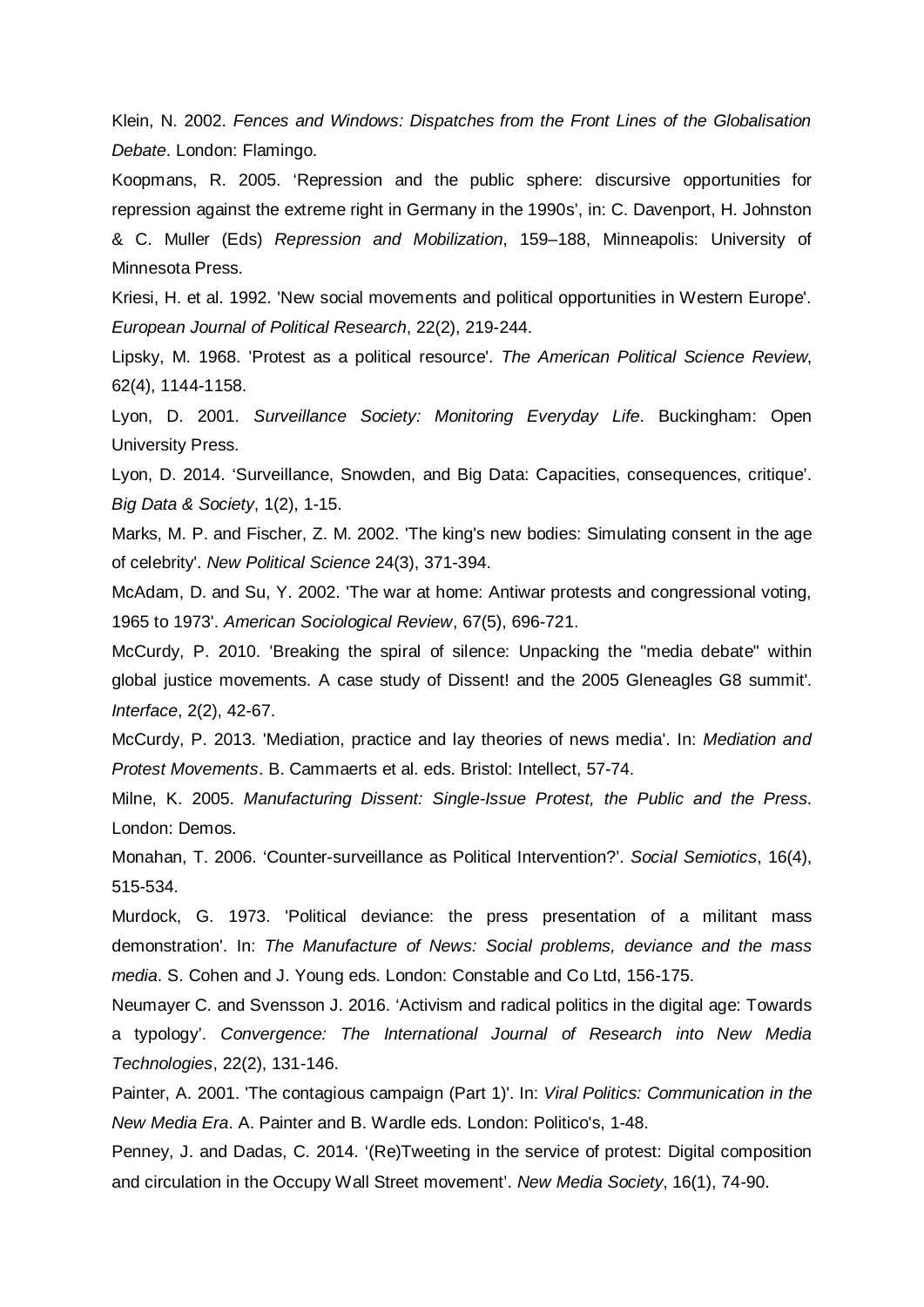Platon, S. and Deuze, M. 2003. 'Indymedia journalism: A radical way of making, selecting and sharing news?' *Journalism*. 4(3), 336-355.

Pompper, D. 2003. 'Probing symbiotic relationships: Celebrities, mass media, and global justice'. In: *Representing Resistance: Media Civil Disobedience, and the Global Justice Movement*. A. Opel and D. Pompper eds. Wesport, CT: Praeger Publishers, 149-169.

Rosenkrands, J. 2004. 'Politicising homo economicus: Analysis of anti-corporate websites'. In: *Cyberprotest: New Media, Citizens and Social Movements*. Wim Van De Donk et al. eds. London: Routledge, 57-76.

Rosie, M. and Gorringe, H. 2009a. 'The 'anarchist world cup': Respectable protest and media panics'. *Social Movement Studies*, 8(1), 35-53.

Rosie, M. and Gorringe, H. 2009b. 'What a difference a death makes: Protest, policing and the press at the G20'. *Sociological Research Online*, 14(5).

Rucht, D. 2004. 'The quadruple 'A': Media strategies of protest movements since the 60s'. In: *Cyberprotest: New Media, Citizens and Social Movements*. Wim Van De Donk et al. eds. London: Routledge, 29-56.

Rucht, D. 2013. 'Protest movements and their media usages'. In: *Mediation and Protest Movements*. B. Cammaerts et al. eds. Bristol: Intellect, 249-269.

Schneider, C.J. and Trottier, D. 2012. 'The 2011 Vancouver Riot and the Role of Facebook in Crowd-Sourced Policing', *BC Studies*, Number 175, 57-72.

Smith, J. et al. 2001. 'From protest to agenda building: Description bias in media coverage of protest events in Washington, D.C.'. *Social Forces*, 79(4), 1397-1423.

Street, J. 2001a. *Mass Media, Politics and Democracy*. Hampshire: Palgrave.

Street, J. 2001b. 'Transformation of political modernity?' In: *New Media and Politics*. B. Axford and R. Huggins eds. London: SAGE Publication Ltd., 210-224.

Tarrow, S. 1998. *Power in Movement: Social Movements and Contentious Politics*. 2nd ed. Cambridge: Cambridge University Press.

The Guardian. 2004. 'Hunting Protests: Out of Bounds' [online]. *The Guardian*. Available at: <URL: https://www.theguardian.com/politics/2004/sep/16/immigrationpolicy.hunting> [Accessed: 16th December 2016]

Thorburn, E.D. 2014. 'Social Media, Subjectivity, and Surveillance: Moving on From Occupy, the Rise of Live Streaming Video'. *Communication and Critical/Cultural Studies*, 11(1), 52- 63.

Tremayne, Mark. 2013. 'Anatomy of protest in the digital era: A network analysis of Twitter and Occupy Wall Street'. *Social Movement Studies*, 13 (1): 110-126. doi: 10.1080/14742837.2013.830969.